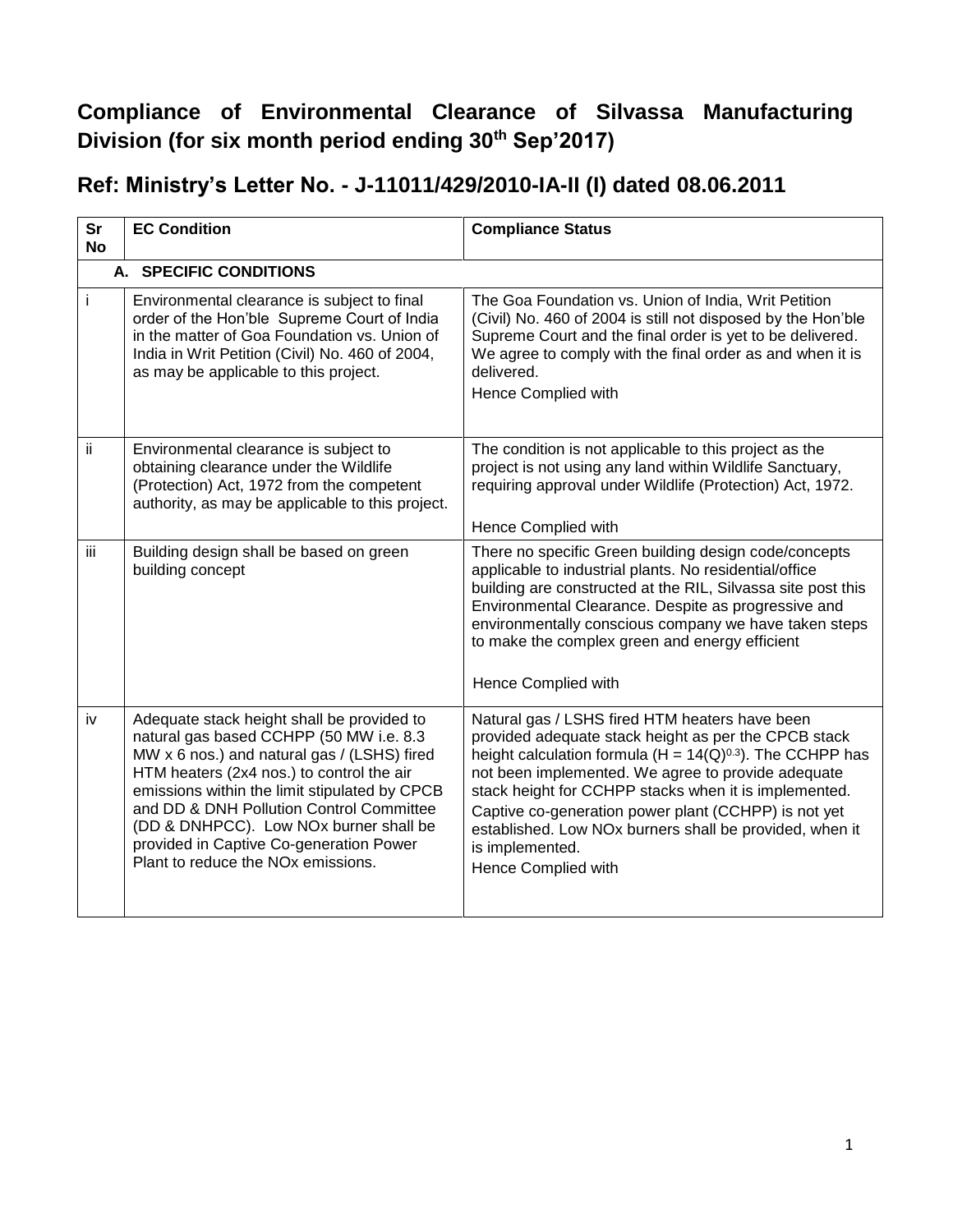| $\mathsf{v}$ | The gaseous emissions (SO <sub>2</sub> , NO <sub>x</sub> , CO and<br>HC) and particulate matter from HTM and<br>proposed CCHPP units shall conform to the<br>norms prescribed by the CPCB / DD &<br>DNHPCC from time to time. | March17 is given below.                                                                                                     | The CCHPP project has not been implemented.<br>Stack emissions from the HTM heaters are being<br>monitored regularly and conform to the prescribed norms.<br>The summary of emissions for the period Oct'16 - |        |      |      |
|--------------|-------------------------------------------------------------------------------------------------------------------------------------------------------------------------------------------------------------------------------|-----------------------------------------------------------------------------------------------------------------------------|---------------------------------------------------------------------------------------------------------------------------------------------------------------------------------------------------------------|--------|------|------|
|              | At no time, the emission levels shall go<br>beyond the prescribed standards. In the event<br>of failure of any pollution control system<br>adopted by the unit, the respective unit shall                                     | Parameters                                                                                                                  | Limits<br>prescribed by<br>DD & DNHPCC                                                                                                                                                                        | Avg    | Min  | Max  |
|              | not be restarted until the control measures are<br>rectified to achieve the desired efficiency.<br>Stack emissions shall be monitored regularly.                                                                              | PM (mg/Nm <sup>3</sup> )                                                                                                    | 150                                                                                                                                                                                                           | 45.375 | 42   | 49   |
|              |                                                                                                                                                                                                                               | SO <sub>x</sub><br>(mg/Nm <sup>3</sup> )                                                                                    | 40                                                                                                                                                                                                            | 32.10  | 28   | 37   |
|              |                                                                                                                                                                                                                               | <b>NO<sub>x</sub></b><br>(mg/Nm <sup>3</sup> )                                                                              | 25                                                                                                                                                                                                            | 20.12  | 17   | 22   |
|              |                                                                                                                                                                                                                               | CO(%)                                                                                                                       |                                                                                                                                                                                                               | 0.61   | 0.55 | 0.67 |
|              |                                                                                                                                                                                                                               | HC (ppm)                                                                                                                    |                                                                                                                                                                                                               | 11.08  | 9    | 13   |
|              | rectified.<br>Hence complied with                                                                                                                                                                                             | Pollution control systems are regularly monitored and the<br>associated process plant is taken off line till the problem is |                                                                                                                                                                                                               |        |      |      |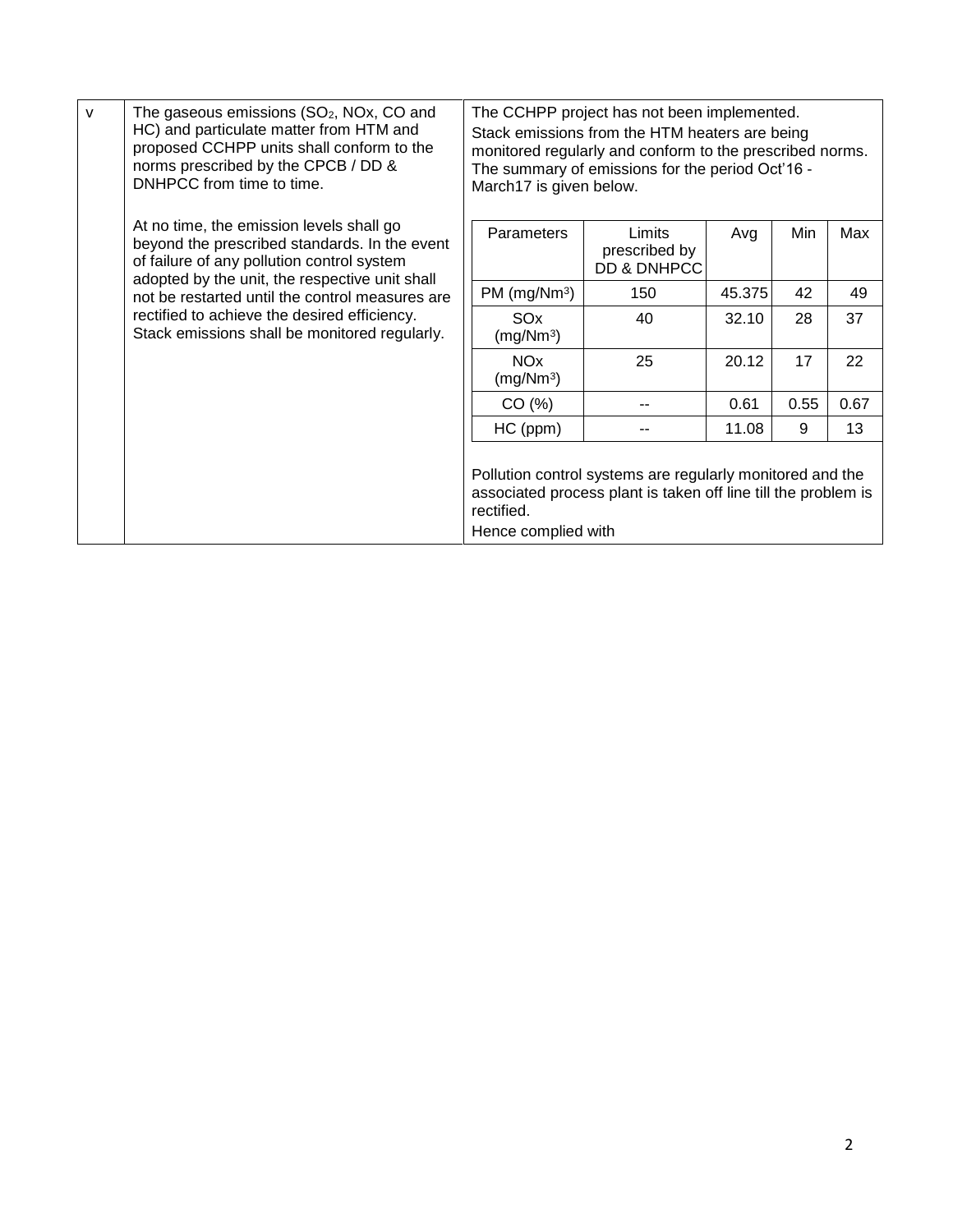| vi  | The National Ambient Air Quality Emission<br>Standards issued by the Ministry vide G.S.R.<br>No. 826(E) dated 16th November, 2009 shall                                                                                                                                                                                                                                                                                                                                                                                                                                      | Ambient air quality monitoring is being carried out as per<br>the NAAQS, 2009. Summary of results for Oct'16-March'<br>17 is as below.                                                                                                                                                                                                                                                                                                                                                                   |                                      |            |            |     |
|-----|------------------------------------------------------------------------------------------------------------------------------------------------------------------------------------------------------------------------------------------------------------------------------------------------------------------------------------------------------------------------------------------------------------------------------------------------------------------------------------------------------------------------------------------------------------------------------|----------------------------------------------------------------------------------------------------------------------------------------------------------------------------------------------------------------------------------------------------------------------------------------------------------------------------------------------------------------------------------------------------------------------------------------------------------------------------------------------------------|--------------------------------------|------------|------------|-----|
|     | be followed.                                                                                                                                                                                                                                                                                                                                                                                                                                                                                                                                                                 | Parameters                                                                                                                                                                                                                                                                                                                                                                                                                                                                                               | Limits<br>prescribed in<br>NAAQ std. | Avg        | Min        | Max |
|     |                                                                                                                                                                                                                                                                                                                                                                                                                                                                                                                                                                              | $PM_{10}$ (µg/m <sup>3</sup> )                                                                                                                                                                                                                                                                                                                                                                                                                                                                           | 100                                  | 46.8       | 44         | 49  |
|     |                                                                                                                                                                                                                                                                                                                                                                                                                                                                                                                                                                              | $PM_{2.5}$ (µg/m <sup>3</sup> )                                                                                                                                                                                                                                                                                                                                                                                                                                                                          | 60                                   | 25.05      | 21         | 29  |
|     |                                                                                                                                                                                                                                                                                                                                                                                                                                                                                                                                                                              | SO2 $(\mu g/m^3)$                                                                                                                                                                                                                                                                                                                                                                                                                                                                                        | 80                                   | 25.72      | 22         | 29  |
|     |                                                                                                                                                                                                                                                                                                                                                                                                                                                                                                                                                                              | NO <sub>2</sub> ( $\mu$ g/m <sup>3</sup> )                                                                                                                                                                                                                                                                                                                                                                                                                                                               | 80                                   | 19.94      | 17         | 23  |
|     |                                                                                                                                                                                                                                                                                                                                                                                                                                                                                                                                                                              | Ozone (O <sub>3</sub> )<br>$(\mu g/m^3)$                                                                                                                                                                                                                                                                                                                                                                                                                                                                 | 100                                  |            | <b>BDL</b> |     |
|     |                                                                                                                                                                                                                                                                                                                                                                                                                                                                                                                                                                              | Lead (Pb)<br>$(\mu g/m^3)$                                                                                                                                                                                                                                                                                                                                                                                                                                                                               | 1.0                                  |            | <b>BDL</b> |     |
|     |                                                                                                                                                                                                                                                                                                                                                                                                                                                                                                                                                                              | Carbon Monoxide<br>$(CO)$ , $(mg/m3)$                                                                                                                                                                                                                                                                                                                                                                                                                                                                    | $\overline{2}$                       |            | <b>BDL</b> |     |
|     |                                                                                                                                                                                                                                                                                                                                                                                                                                                                                                                                                                              | Ammonia (NH <sub>3</sub> )<br>$(\mu g/m^3)$                                                                                                                                                                                                                                                                                                                                                                                                                                                              | 400                                  | <b>BDL</b> |            |     |
|     |                                                                                                                                                                                                                                                                                                                                                                                                                                                                                                                                                                              | Benzene (C6H6)<br>$(\mu g/m^3)$                                                                                                                                                                                                                                                                                                                                                                                                                                                                          | 5                                    |            | <b>BDL</b> |     |
|     |                                                                                                                                                                                                                                                                                                                                                                                                                                                                                                                                                                              | Benzo-a-pyrene<br>(ng/m <sup>3</sup> )                                                                                                                                                                                                                                                                                                                                                                                                                                                                   | 1                                    |            | <b>BDL</b> |     |
|     |                                                                                                                                                                                                                                                                                                                                                                                                                                                                                                                                                                              | Arsenic (As)<br>(ng/m <sup>3</sup> )                                                                                                                                                                                                                                                                                                                                                                                                                                                                     | $6\phantom{1}6$                      |            | <b>BDL</b> |     |
|     |                                                                                                                                                                                                                                                                                                                                                                                                                                                                                                                                                                              | Nickel (Ni)<br>(ng/m <sup>3</sup> )                                                                                                                                                                                                                                                                                                                                                                                                                                                                      | 20                                   |            | <b>BDL</b> |     |
|     |                                                                                                                                                                                                                                                                                                                                                                                                                                                                                                                                                                              | Hence Complied with                                                                                                                                                                                                                                                                                                                                                                                                                                                                                      |                                      |            |            |     |
| vii | In plant control measures for checking fugitive<br>emissions from all the vulnerable sources shall<br>be provided. Adequate dust suppression<br>systems with water spray shall be provided for<br>storage yard, junction houses. Raw material<br>loading and unloading area shall be covered<br>and also provided with water spraying system.<br>Fugitive emissions in the work zone<br>environment, product, raw materials storage<br>area etc. shall be regularly monitored and<br>records maintained. The emissions shall<br>conform to the limits stipulated by the DD & | Fugitive emissions in the plant are arrested at the<br>generation stage itself by providing closed loop material<br>handling systems.<br>Raw material loading/unloading system is also carried out<br>in a closed system hence water spray system is not<br>envisaged. Bag filters are provided.<br>Fugitive emission monitoring in the work zone is carried<br>out regularly and records are maintained.<br>No fugitive emission standards have been prescribed by<br>DD&DNHPCC.<br>Hence complied with |                                      |            |            |     |
|     | DNHPCC.                                                                                                                                                                                                                                                                                                                                                                                                                                                                                                                                                                      |                                                                                                                                                                                                                                                                                                                                                                                                                                                                                                          |                                      |            |            |     |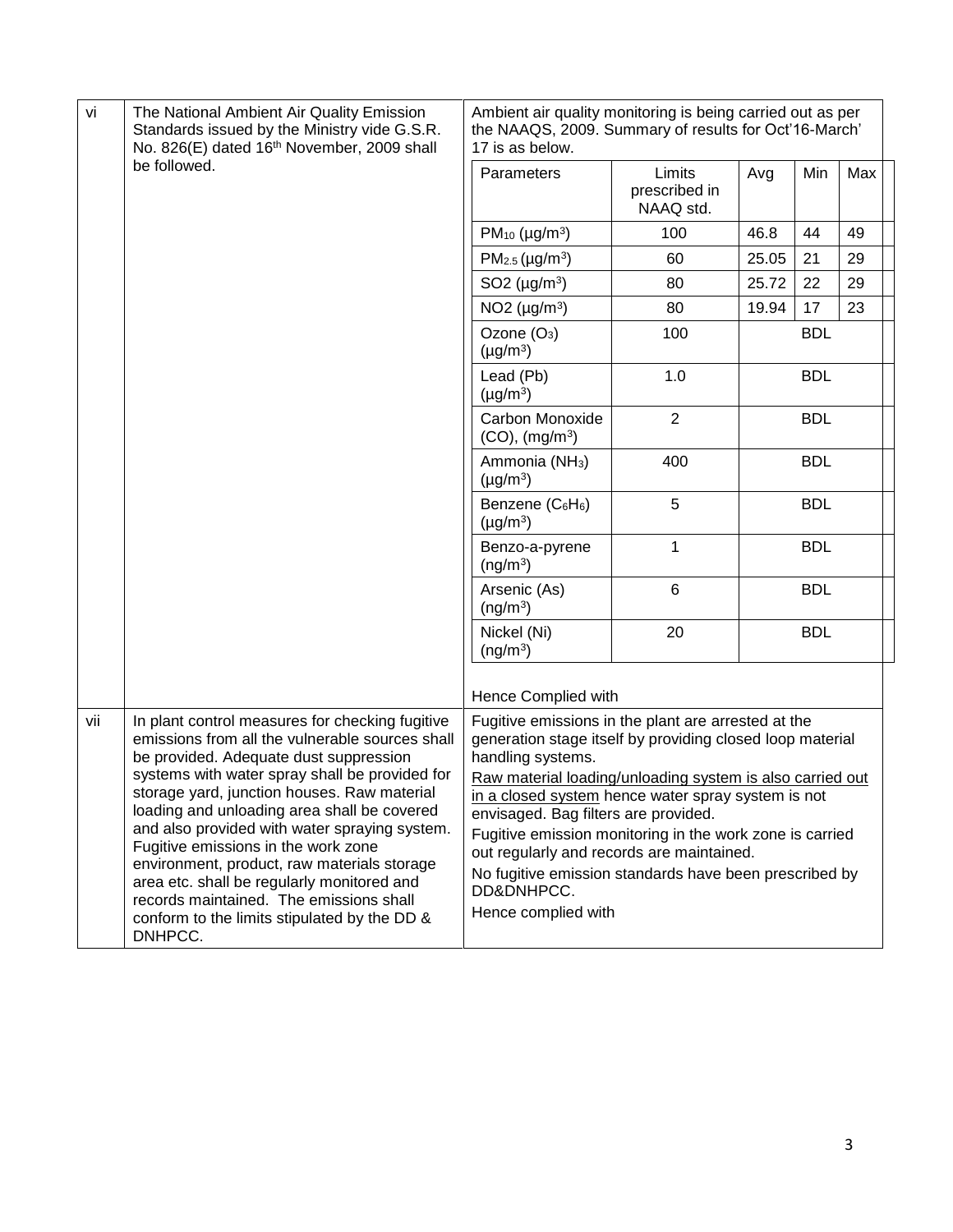| viii | For further control of fugitive emissions,<br>following steps shall be followed. Closed<br>handling system shall be provided for<br>chemicals. Reflux condenser shall be provided<br>over reactor System of leak detection and<br>repair of pump/pipeline based on preventive<br>maintenance. The acids shall be taken from<br>storage tanks to reactors through closed<br>pipeline and the Storage tanks shall be vented<br>through trap receiver and condenser operated<br>on chilled water. Cathodic protection shall be<br>provided to the underground solvent storage<br>tanks. | Closed handling system is provided for material transfer of<br>chemical raw materials. Reflux condenser is provided over<br>the reactors in the CP plant. Leak detection is carried out<br>regularly at locations in the plant for critical equipment and<br>records are maintained. Acid transfer from storage tanks<br>to the reactor is done through closed pipelines. The acid<br>tanks are provided with fume collection system and is<br>recycled back into the containers. Cathodic protection is<br>provided to prevent corrosion. Hence Complied with. |       |         |      |      |
|------|--------------------------------------------------------------------------------------------------------------------------------------------------------------------------------------------------------------------------------------------------------------------------------------------------------------------------------------------------------------------------------------------------------------------------------------------------------------------------------------------------------------------------------------------------------------------------------------|-----------------------------------------------------------------------------------------------------------------------------------------------------------------------------------------------------------------------------------------------------------------------------------------------------------------------------------------------------------------------------------------------------------------------------------------------------------------------------------------------------------------------------------------------------------------|-------|---------|------|------|
| iх   | The gaseous emissions from DG set shall be<br>dispersed through adequate stack height as<br>per CPCB standards. Acoustic enclosure<br>shall be provided to the DG sets to mitigate<br>the noise pollution.                                                                                                                                                                                                                                                                                                                                                                           | Adequate Stack height as per CPCB norms for DG sets<br>between 100-150 KVA is installed.<br>Acoustic enclosures for DG set have been provided, as<br>per standards.<br>Hence Complied with                                                                                                                                                                                                                                                                                                                                                                      |       |         |      |      |
| X    | The company shall upload the status of<br>compliance of the stipulated environmental<br>clearance conditions, including results of<br>monitored data on its website and shall update<br>the same periodically. It shall simultaneously<br>be sent to the Regional Office of MoEF, the<br>respective Zonal office of CPCB and the DD &<br>DNHPCC.<br>The levels of PM <sub>10</sub> , SO <sub>2</sub> , NOx, CO, HC and<br>VOCs in ambient air shall be monitored and<br>displayed at a convenient location near the<br>main gate of the company and at important<br>public places.   | The six monthly compliance reports is being submitted to<br>the Regional Office of MoEF, the respective Zonal Office<br>of CPCB and DD & DNHPCC. Uploading the information<br>on company website is done.<br>The ambient air quality monitoring results are displayed<br>near the main gate of the Company.<br>Hence we are complying with the requirement                                                                                                                                                                                                      |       |         |      |      |
| хi   | Total fresh water requirement from canal<br>water shall not exceed 9,100 m <sup>3</sup> /day after<br>expansion and prior permission shall be<br>obtained from concerned authority/agency.<br>A copy of permission shall be submitted to the                                                                                                                                                                                                                                                                                                                                         | Total fresh water requirement for the facility is not<br>exceeding 9100 m3/day. Prior permission is obtained from<br>the concerned authority and the same has been submitted<br>to MoEFCC, Bhopal Regional Office.<br>Average water drawl in the period Oct'16-March'17:                                                                                                                                                                                                                                                                                        |       |         |      |      |
|      | Ministry's Regional Office at Bhopal. No<br>ground water shall be used.                                                                                                                                                                                                                                                                                                                                                                                                                                                                                                              | Water drawl                                                                                                                                                                                                                                                                                                                                                                                                                                                                                                                                                     | Limit | Average | Min  | Max  |
|      |                                                                                                                                                                                                                                                                                                                                                                                                                                                                                                                                                                                      | m3/day                                                                                                                                                                                                                                                                                                                                                                                                                                                                                                                                                          | 9100  | 1090    | 1956 | 2476 |
|      |                                                                                                                                                                                                                                                                                                                                                                                                                                                                                                                                                                                      | No ground water is drawn.                                                                                                                                                                                                                                                                                                                                                                                                                                                                                                                                       |       |         |      |      |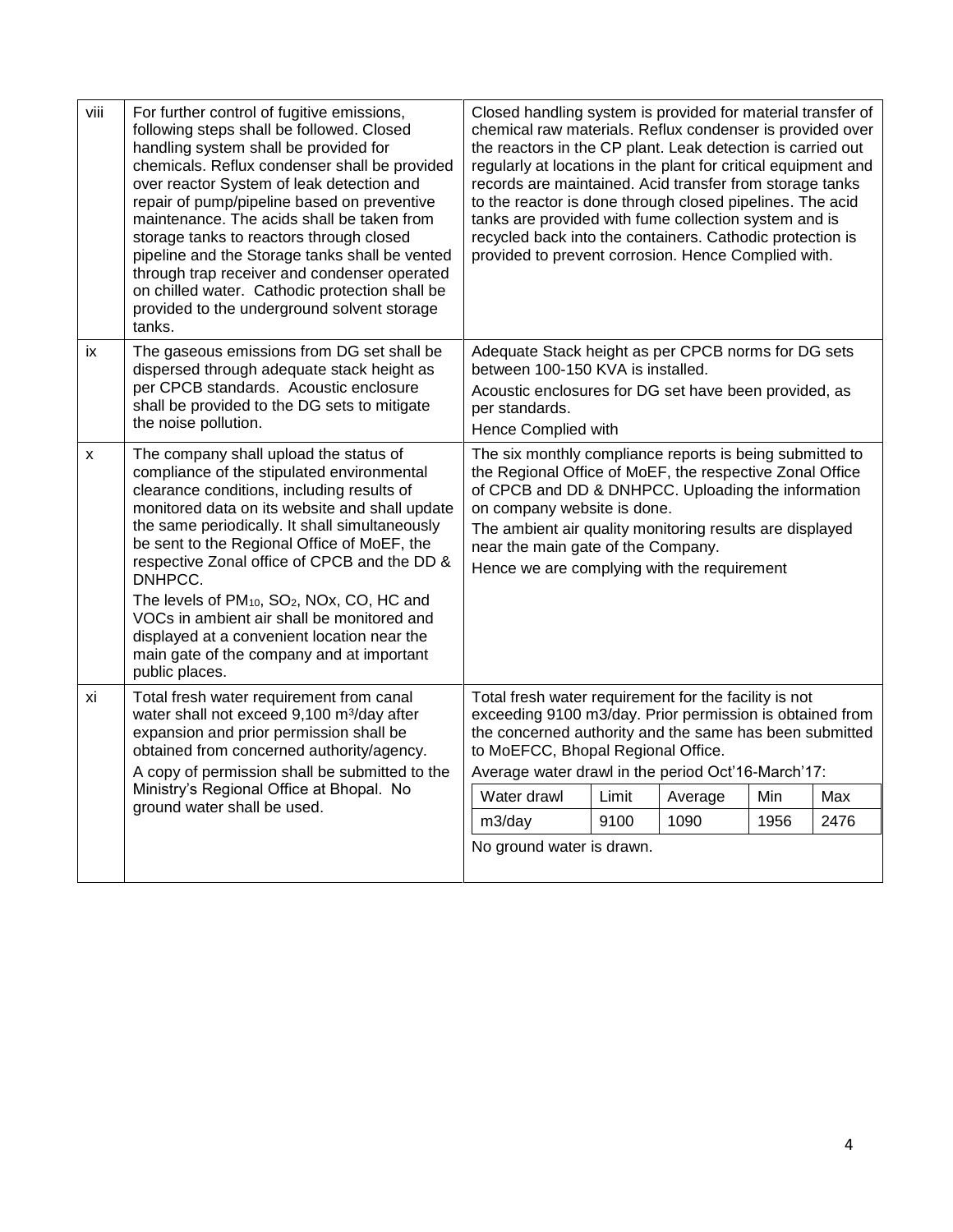| xii  | Industrial and domestic effluent generation<br>shall not exceed 3,390 m <sup>3</sup> /day and 310 m <sup>3</sup> /day<br>respectively. As proposed, effluent from                                                                                                                                                                                                                                                                                              | The wastewater generated presently is not exceeding<br>3390 m <sup>3</sup> /day. The average effluent generation in the<br>period Oct'16-March'17 is presented below:                                                                                                                                                                                               |                                |         |       |      |      |
|------|----------------------------------------------------------------------------------------------------------------------------------------------------------------------------------------------------------------------------------------------------------------------------------------------------------------------------------------------------------------------------------------------------------------------------------------------------------------|---------------------------------------------------------------------------------------------------------------------------------------------------------------------------------------------------------------------------------------------------------------------------------------------------------------------------------------------------------------------|--------------------------------|---------|-------|------|------|
|      | esterification reaction shall be treated in a<br>stripper and off gas shall be burnt in HTM<br>heater as fuel or same shall be diverted to an                                                                                                                                                                                                                                                                                                                  | Effluent<br>generation                                                                                                                                                                                                                                                                                                                                              | Limit                          | Average |       | Min  | Max  |
|      | up flow anaerobic sludge blanket (UASB)                                                                                                                                                                                                                                                                                                                                                                                                                        | m3/day                                                                                                                                                                                                                                                                                                                                                              | 3390                           | 1258    |       | 861  | 1391 |
|      | system for decomposition and the generated<br>biogas shall be burnt in HTM heater as fuel.<br>The treated stream from esterification<br>reaction/process and effluent from utilities &<br>toilet blocks shall be treated in an effluent<br>treatment plant (ETP) and treated wastewater<br>shall be recycled/ reused for cooling tower<br>make up. The DM plant regeneration and<br>cooling tower blow down shall be treated<br>through reverse osmosis plant. | The effluent generated from the esterification process is<br>treated in the stripper and the off gas is burnt in the HTM<br>heaters as fuel. Resultant Wastewater is treated in the<br>ETP and recycled for Colling tower make up.<br>The DM plant regeneration/rejects and cooling tower blow<br>down are treated in Reverse Osmosis Plant<br>Hence Complied with. |                                |         |       |      |      |
| xiii | No effluent shall be discharged outside the<br>factory premises and 'zero' discharge concept<br>shall be adopted.                                                                                                                                                                                                                                                                                                                                              | No effluent is discharged outside the premises. The<br>treated effluent is entirely recycled/ reused for cooling<br>tower make-up. The factory is observing 'zero' liquid<br>discharge concept.<br>Hence Complied with.                                                                                                                                             |                                |         |       |      |      |
| xiv  | Company shall construct guard pond for<br>collection of treated effluent and shall carry out<br>the water quality test by collecting the treated<br>effluent from the guard pond before<br>application. The testing reports shall be<br>submitted to the CPCB and Ministry's<br>Regional Office at Bhopal                                                                                                                                                      | The company has provided a guard pond for treated<br>effluent carrying out quality testing to check its<br>conformance with the DD & DNHPCC standards prior to<br>its usage. Hence Complied with.<br>The summary of the treated effluent quality for the period<br>Oct'16-March'17 is given below:                                                                  |                                |         |       |      |      |
|      |                                                                                                                                                                                                                                                                                                                                                                                                                                                                | Parameters                                                                                                                                                                                                                                                                                                                                                          | DD&<br><b>DNHPCC</b><br>Limits |         | Avg   | Min  | Max  |
|      |                                                                                                                                                                                                                                                                                                                                                                                                                                                                | pH                                                                                                                                                                                                                                                                                                                                                                  | $5.5 - 9.0$                    |         | 7.19  | 6.51 | 7.72 |
|      |                                                                                                                                                                                                                                                                                                                                                                                                                                                                | <b>Total Suspended</b><br>Solids (mg/L)                                                                                                                                                                                                                                                                                                                             | 100                            |         | 40.5  | 25   | 52   |
|      |                                                                                                                                                                                                                                                                                                                                                                                                                                                                | <b>Total Dissolved</b><br>Solids (mg/L)                                                                                                                                                                                                                                                                                                                             | 2100                           |         | 535.8 | 419  | 698  |
|      |                                                                                                                                                                                                                                                                                                                                                                                                                                                                | COD (mg/L)                                                                                                                                                                                                                                                                                                                                                          | 250                            |         | 60.5  | 40   | 84   |
|      |                                                                                                                                                                                                                                                                                                                                                                                                                                                                | BOD (mg/L)                                                                                                                                                                                                                                                                                                                                                          | 100                            |         | 16    | 07   | 32   |
|      |                                                                                                                                                                                                                                                                                                                                                                                                                                                                | O&G (mg/L)                                                                                                                                                                                                                                                                                                                                                          | 10 <sup>1</sup>                |         | 0.78  | 0.6  | 0.8  |
| XV   | Sludge composition shall be tested for<br>hazardous waste characteristics and disposed<br>it accordingly.                                                                                                                                                                                                                                                                                                                                                      | Sludge composition testing is carried out by the TSDF<br>(GEPIL) for its hazardous characteristics and disposed<br>accordingly.<br>Hence Complied with.                                                                                                                                                                                                             |                                |         |       |      |      |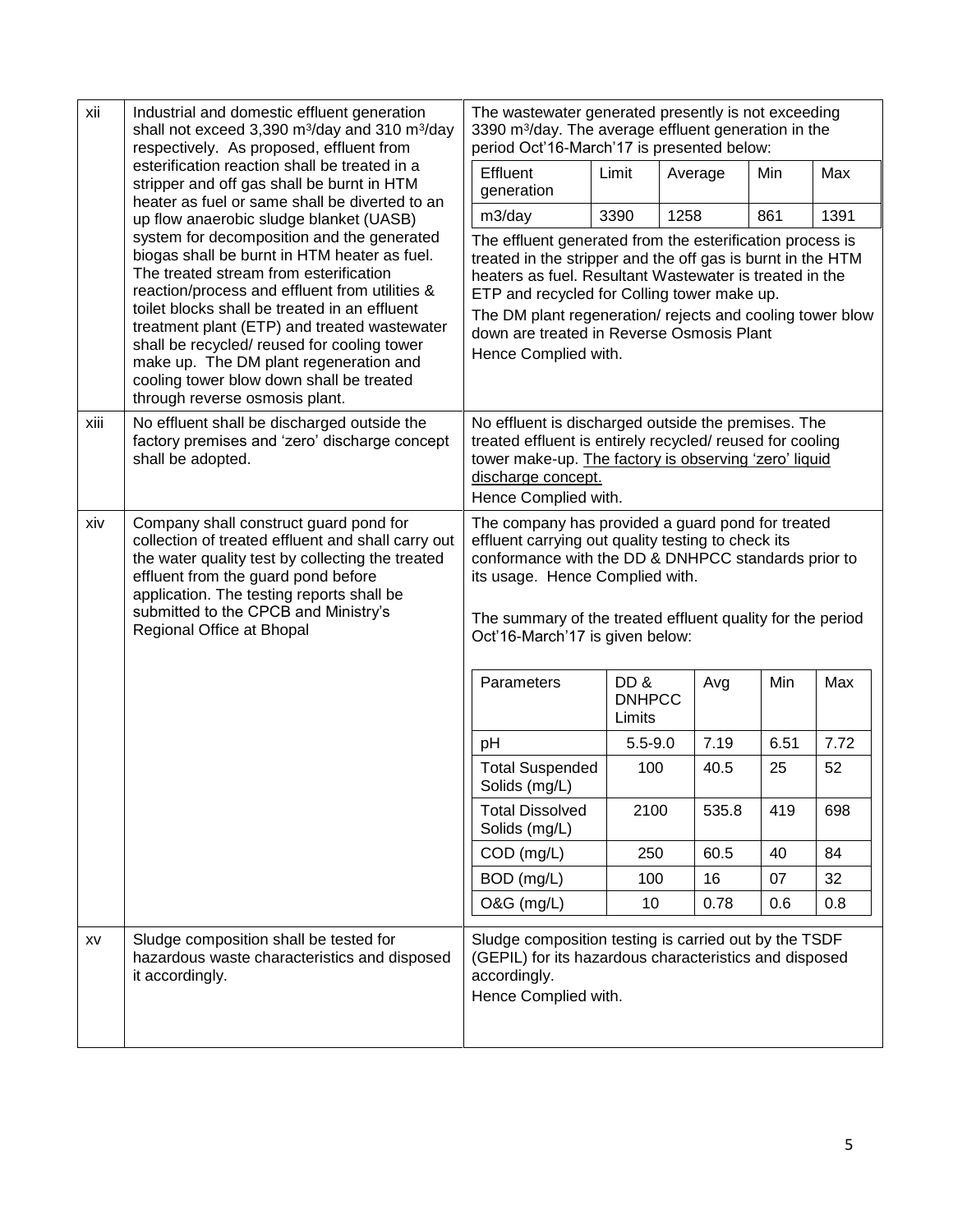| xvi   | During transfer of materials, spillages shall be<br>avoided and garland drains shall be<br>constructed to avoid mixing of accidental<br>spillages with domestic water and storm water<br>drains.                                                                                                                                                                                                                                                                                                                                       | Transfer of materials is done through automated systems<br>to avoid any spillage and ensure accidental spillages don't<br>occur there by prevent the material from mixing with<br>domestic water and storm water drains.<br>Hence Complied with                                                                                                                                                                                                                                                                                                                                                                                                                            |
|-------|----------------------------------------------------------------------------------------------------------------------------------------------------------------------------------------------------------------------------------------------------------------------------------------------------------------------------------------------------------------------------------------------------------------------------------------------------------------------------------------------------------------------------------------|----------------------------------------------------------------------------------------------------------------------------------------------------------------------------------------------------------------------------------------------------------------------------------------------------------------------------------------------------------------------------------------------------------------------------------------------------------------------------------------------------------------------------------------------------------------------------------------------------------------------------------------------------------------------------|
| xvii  | The Company shall obtain Authorization for<br>collection, storage and disposal of hazardous<br>waste under the Hazardous Waste<br>(Management, Handling and Transboundary<br>Movement) Rules, 2008 as amended time to<br>time for management of hazardous wastes<br>and prior permission from DD & DNHPCC<br>shall be obtained for disposal of<br>solid/hazardous waste in the TSDF.                                                                                                                                                   | The company has obtained authorization for collection,<br>storage and disposal of hazardous waste to TSDF under<br>the Hazardous Waste, Rules, 2008 on 10.11.2015 vide<br>Authorization No. PCC/DDD/ G.4954 /HW/10-11/1303<br>dated 10.11.2015.<br>Hence Complied with                                                                                                                                                                                                                                                                                                                                                                                                     |
| xviii | The Company shall strictly comply with the<br>rules and guidelines under Manufacture,<br>Storage and Import of Hazardous chemicals<br>(MSIHC) Rules, 1989 as amended time to<br>time. All transportation of hazardous<br>chemicals shall be as per the Motor Vehicle<br>Act (MVA), 1989.                                                                                                                                                                                                                                               | RIL, Silvassa facility has implemented the requirements<br>under MSIHC Rules, 1989 includes preparation of Safety<br>audit report (submitted to DISH regularly), Preparation of<br>Emergency Response Plan, Regular mock-drills,<br>Emergency alert system like sirens, announcement etc.<br>Also transportation of hazardous chemicals is followed as<br>prescribed in MVA. Hence Complied with.                                                                                                                                                                                                                                                                          |
| xix   | The company shall undertake the following<br>waste minimization measures:-<br>Metering and control of quantities of active<br>ingredients to minimize waste.<br>Reuse of by-products from the process as<br>raw materials or as raw material<br>substitutes in other processes.<br>Use of automated filling to minimize<br>spillage.<br>Use of Close Feed system into batch<br>reactors. Venting equipment through<br>vapour recovery system, Use of high<br>pressure hoses for equipment clearing to<br>reduce wastewater generation. | All stipulations are complied with in operations:<br>Metering and monitoring the active ingredients used in all<br>process plants. It is controlled from the plant control room.<br>Polymer waste & MEG is recycled to process on<br>continuous basis with on line purification<br>Automated filling is provided to minimize spillage.<br>Processes are designed with "Closed feed" system in<br>reactors.<br>Venting equipment is provided with vapor recovery system<br>and the collected vapors are recycled back to the tanks<br>High pressure hoses are provided for equipment cleaning<br>to reduce water consumption in cleaning processes.<br>Hence Complied with. |
| XX    | The unit shall make the arrangement for<br>protection of possible fire hazards during<br>manufacturing process in material handling.<br>Fire-fighting system shall be as per the OISD<br>117 norms.                                                                                                                                                                                                                                                                                                                                    | As the RIL, Silvassa facility is a polyester complex, the<br>OISD 117 is not applicable. company has made all<br>required arrangements for protection against the fire<br>hazards during manufacturing process and material<br>handling for the operational plants, as per the applicable<br>rules & regulations, which include<br>Appropriate earthing facilities, lightening arresters, safety<br>valves, pressure sensors, SOP for fire and safety<br>management etc.<br>Hence Complied with                                                                                                                                                                            |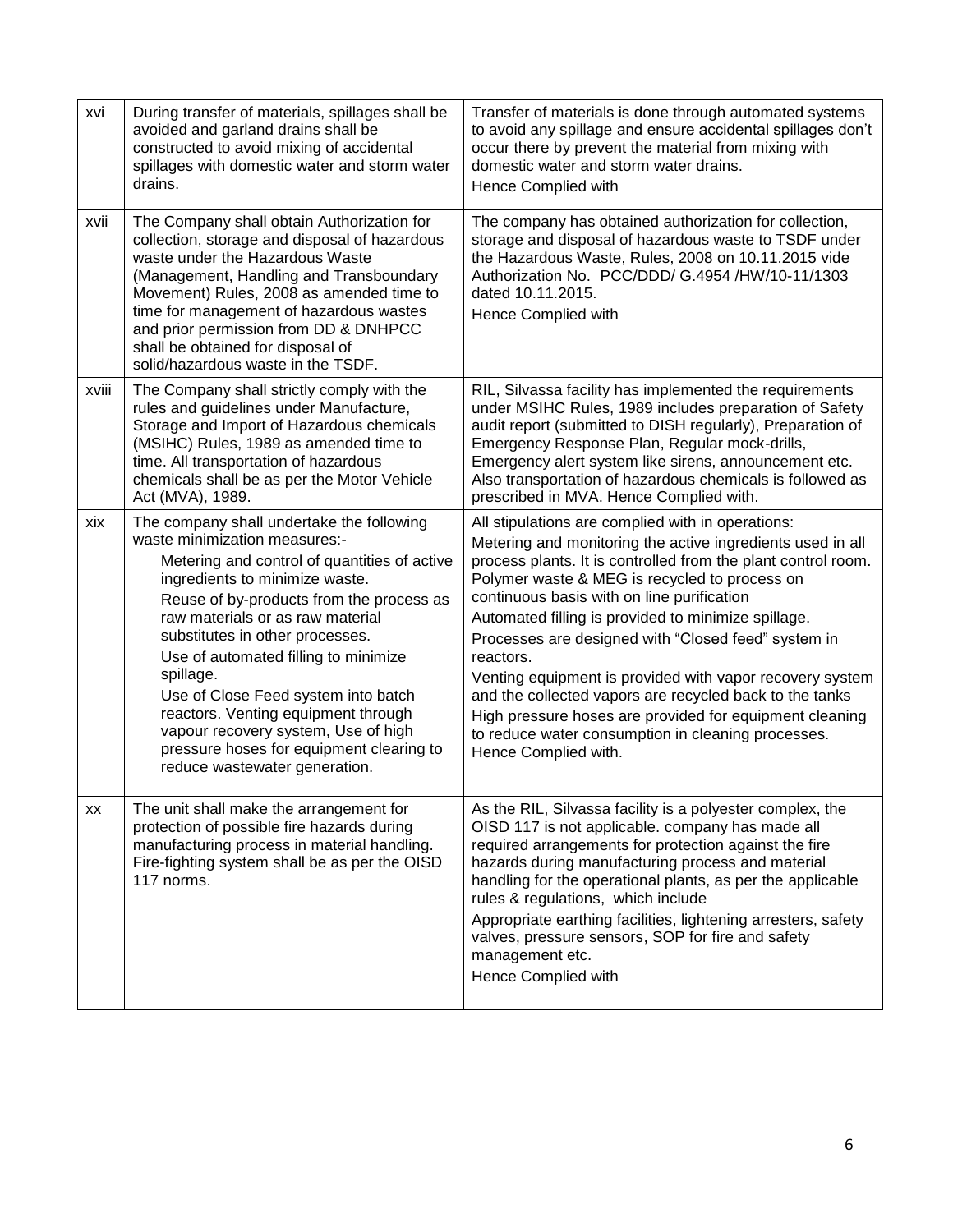| xxi        | All the mitigations measures suggested in the<br>risk assessment analysis shall be<br>implemented.                                                                                                                                                                                                               | All detailed Risk mitigation recommendations of the<br>facilities at site were included in the design of the plants<br>itself. Few of the measures implemented include<br>adequately strong civil foundation of storage tanks, FLP<br>type and mechanical seal type pumps, Double earthing of<br>all electrical motors, adequate fire-fighting and fire<br>protection systems are provided etc.<br>Hence Complied with. |
|------------|------------------------------------------------------------------------------------------------------------------------------------------------------------------------------------------------------------------------------------------------------------------------------------------------------------------|-------------------------------------------------------------------------------------------------------------------------------------------------------------------------------------------------------------------------------------------------------------------------------------------------------------------------------------------------------------------------------------------------------------------------|
| xxii       | Occupation health surveillance of the workers<br>should be done on a regular basis and records<br>maintained as per the Factories Act.                                                                                                                                                                           | Regular health checkup for surveillance of occupational<br>diseases of all the employees is carried out and records<br>maintained as per the Factories Act. A well-equipped<br>Occupational Health Centre exists at the site.<br>Hence Complied with.                                                                                                                                                                   |
| xxiii      | The Company shall harvest rainwater from the<br>roof tops of the buildings and storm water<br>drains to recharge the ground water. During<br>rainy season, water reservoir shall be used for<br>water collection and use the same water for<br>the process activities of the project to<br>conserve fresh water. | Roof top rain water harvesting is implemented in the<br>chiller house and boiler house, collected water is used as<br>cooling tower make-up. Rainwater from the storm channel<br>and other open areas is also collected in the open ponds<br>to be used as cooling tower make up conserving fresh<br>water.<br>Hence Complied with.                                                                                     |
| xxiv       | Details of existing land use of the plot to be<br>purchased for the green belt development<br>shall be submitted to the Ministry and its<br>Regional Office within 3 months.                                                                                                                                     | Additional land adjacent to the existing plant has been<br>purchased for green belt development. These plots were<br>of mixed land use and are suitable for green belt<br>development. Details are submitted to MoEFCC, RO.<br>Hence we are complying with the requirement                                                                                                                                              |
| <b>XXV</b> | Green belt shall be developed in 33% of the<br>total land 4,96,587 $m2$ in consultation with<br>local DFO as per CPCB guidelines. This 33%<br>green belt shall not include compensatory<br>afforestation. Thick green belt around factory<br>premises shall be ensured.                                          | The total green belt at site including the purchased plot is<br>1,71,733 m2. About 2500 trees were planted in the 2016-<br>17. Green belt developed include plant periphery.<br><b>Hence Complied With</b>                                                                                                                                                                                                              |
| xxvi       | Dedicated parking facility for loading and<br>unloading of material shall be provided in the<br>factory premises. Unit shall develop and<br>implement good traffic management system<br>for their incoming and outgoing vehicles to<br>avoid congestion on the public road.                                      | Dedicated adequate infrastructure for parking, material<br>loading and unloading has been provided. Traffic<br>management system has been implemented for the<br>incoming and outgoing vehicles like separate entry/exit for<br>material transport, security personnel for diverting and<br>guiding proper route, signaling systems and prevent<br>parking along-side the internal roads.<br>Hence Complied with        |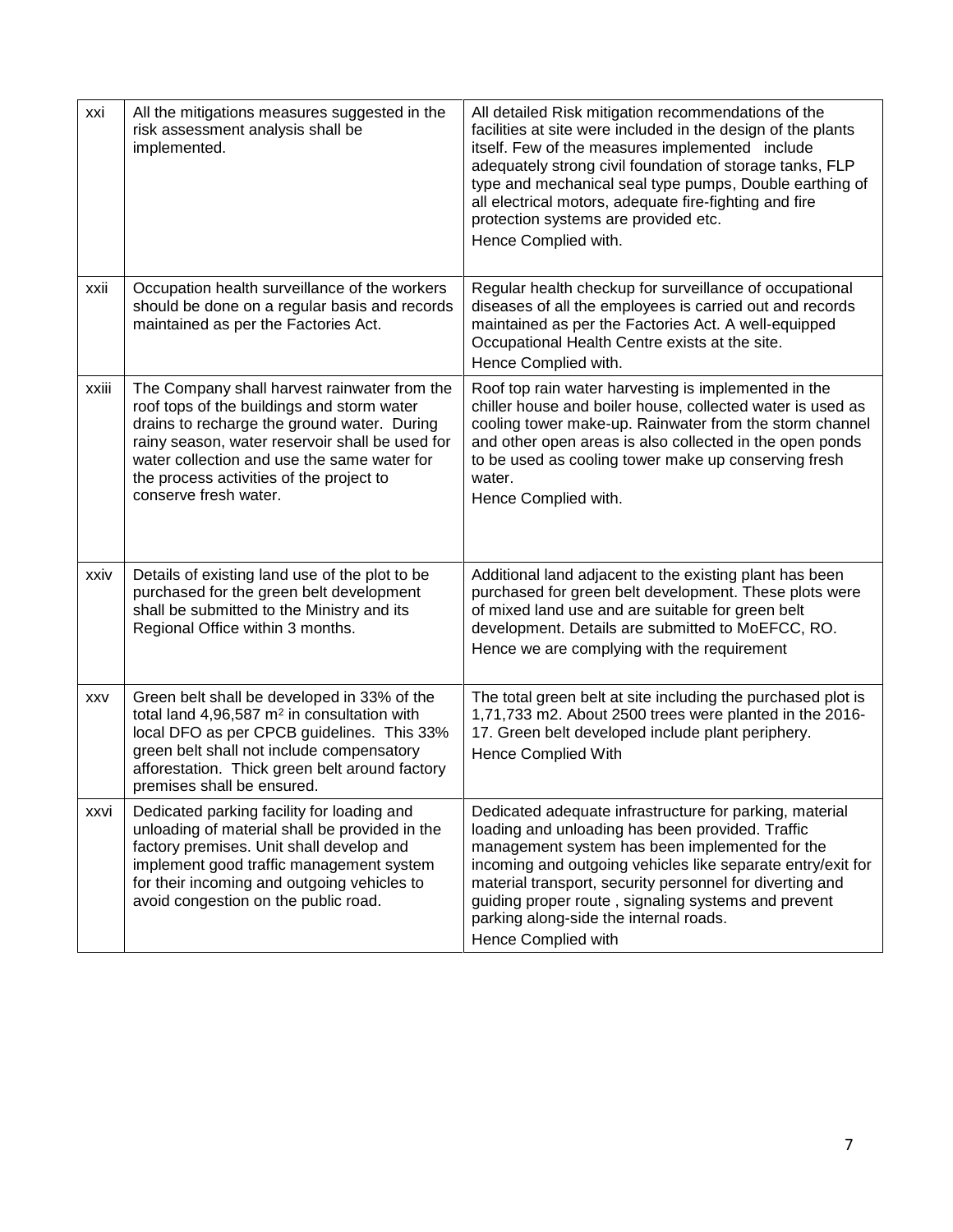| xxvii | Provision shall be made for the housing for the<br>construction labour within the site with all<br>necessary infrastructure and facilities such as<br>fuel for cooking, mobile toilets, mobile sewage<br>treatment plant, safe drinking water, medical<br>health care, crèche etc. The housing may be<br>in the form of temporary structure to be<br>removed after the completion of the project.<br>All the construction wastes shall be managed<br>so that there is no impact on the surrounding<br>environment. | Temporary Labour camps with the necessary<br>infrastructure was provided during the construction phase<br>Now, it is cleared and the site has been cleaned up. Due<br>care was taken that the clearing up the site did not impact<br>the surrounding environment.<br>Hence Complied with                                            |
|-------|--------------------------------------------------------------------------------------------------------------------------------------------------------------------------------------------------------------------------------------------------------------------------------------------------------------------------------------------------------------------------------------------------------------------------------------------------------------------------------------------------------------------|-------------------------------------------------------------------------------------------------------------------------------------------------------------------------------------------------------------------------------------------------------------------------------------------------------------------------------------|
|       | <b>B. GENERAL CONDITIONS</b>                                                                                                                                                                                                                                                                                                                                                                                                                                                                                       |                                                                                                                                                                                                                                                                                                                                     |
| i.    | The project authorities shall strictly adhere to<br>the stipulations made by the DD & DNHPCC,                                                                                                                                                                                                                                                                                                                                                                                                                      | The stipulations made by the DD & DNHPCC are strictly<br>adhered to.                                                                                                                                                                                                                                                                |
| ii.   | No further expansion or modifications in the<br>plant shall be carried out without prior<br>approval of the Ministry of Environment and<br>Forests. In case of deviations or alterations in<br>the project proposal from those submitted to<br>this Ministry for clearance, a fresh reference<br>shall be made to the Ministry to assess the<br>adequacy of conditions imposed and to add<br>additional environmental protection measures<br>required, if any.                                                     | No further expansion is planned and carried out without<br>MoEFCC approval. The same shall be undertaken only<br>after obtaining due approval from the Ministry.                                                                                                                                                                    |
| iii.  | The locations of ambient air quality monitoring<br>stations shall be decided in consultation with<br>DD & DNHPCC and it shall be ensured that at<br>least one stations is installed in the upwind<br>and downwind direction as well as where<br>maximum ground level concentrations are<br>anticipated.                                                                                                                                                                                                            | Location of the AAQ monitoring stations has been decided<br>in consultation with PCC. Out of the 3 monitoring stations<br>provided, one station is placed in upwind direction, one in<br>down wind direction and the third one in cross wind<br>direction based on the anticipated maximum GLC<br>locations.<br>Hence complied with |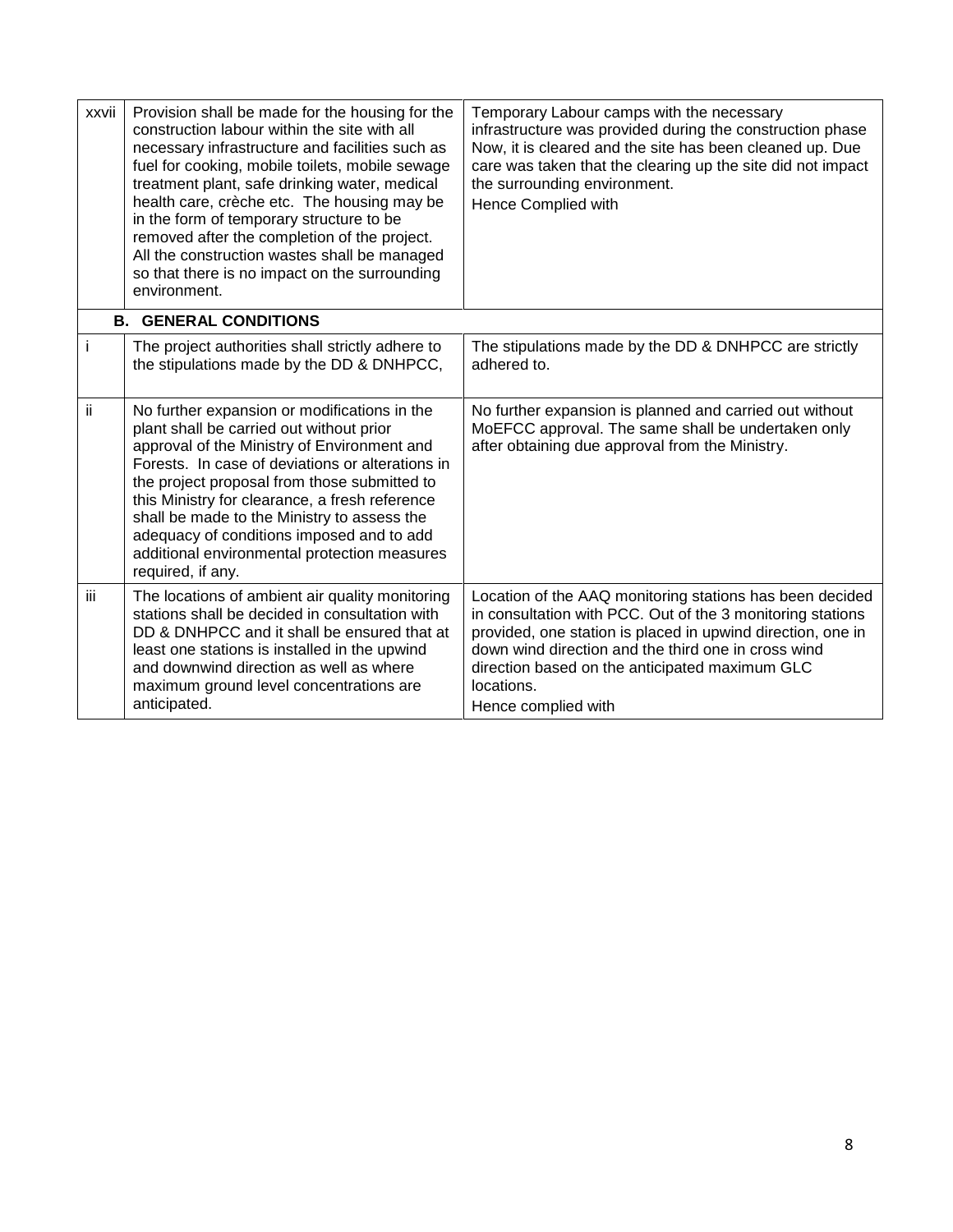| iv           | The overall noise levels in and around the<br>plant area shall be kept well within the<br>standards by providing noise control measures<br>including acoustic hoods, silencers,<br>enclosures etc. on all sources of noise<br>generation. The ambient noise levels shall | presented below:                                                                                                                                                                                                                                                                                                                                                  |                                                                                   | Adequate noise control measures have been implemented<br>such as acoustic enclosure for DG Sets; silencers for<br>compressors and provision of closed buildings etc.<br>Work place noise monitoring is carried out regularly and<br>the summary of the results for Oct'16 -March'17 is |           |                                               |                          |
|--------------|--------------------------------------------------------------------------------------------------------------------------------------------------------------------------------------------------------------------------------------------------------------------------|-------------------------------------------------------------------------------------------------------------------------------------------------------------------------------------------------------------------------------------------------------------------------------------------------------------------------------------------------------------------|-----------------------------------------------------------------------------------|----------------------------------------------------------------------------------------------------------------------------------------------------------------------------------------------------------------------------------------------------------------------------------------|-----------|-----------------------------------------------|--------------------------|
|              | conform to the standards prescribed under<br>Environment (Protection) Act, 1986 Rules,<br>1989 viz 75dBA (day time) and 70 dB (A)<br>(night time).                                                                                                                       | S.No.                                                                                                                                                                                                                                                                                                                                                             |                                                                                   | Plant area                                                                                                                                                                                                                                                                             |           | Limit under<br><b>Factories Act-</b><br>dB(A) | Avg.<br>Noise -<br>dB(A) |
|              |                                                                                                                                                                                                                                                                          | 1                                                                                                                                                                                                                                                                                                                                                                 |                                                                                   | Utility area                                                                                                                                                                                                                                                                           |           | 90                                            | 87.5                     |
|              |                                                                                                                                                                                                                                                                          | $\overline{2}$                                                                                                                                                                                                                                                                                                                                                    | Power                                                                             | generation unit                                                                                                                                                                                                                                                                        |           | 90                                            | 77.3                     |
|              |                                                                                                                                                                                                                                                                          | 3                                                                                                                                                                                                                                                                                                                                                                 |                                                                                   | Cooling tower                                                                                                                                                                                                                                                                          |           | 90                                            | 85.3                     |
|              |                                                                                                                                                                                                                                                                          | $\overline{\mathbf{4}}$                                                                                                                                                                                                                                                                                                                                           | house                                                                             | Compressor                                                                                                                                                                                                                                                                             |           | 90                                            | 93.7                     |
|              |                                                                                                                                                                                                                                                                          | 5                                                                                                                                                                                                                                                                                                                                                                 | Aldira m/c                                                                        | Plant 1, near                                                                                                                                                                                                                                                                          |           | 90                                            | 82.5                     |
|              |                                                                                                                                                                                                                                                                          |                                                                                                                                                                                                                                                                                                                                                                   | given below:                                                                      | Summary of the ambient noise levels monitored at the<br>periphery of the site for the period Oct'16 -March'17 is                                                                                                                                                                       |           |                                               |                          |
|              |                                                                                                                                                                                                                                                                          | Day time<br>Noise Level                                                                                                                                                                                                                                                                                                                                           |                                                                                   | Limit under<br><b>EP Rules</b>                                                                                                                                                                                                                                                         | Avg       | Min                                           | Max                      |
|              |                                                                                                                                                                                                                                                                          | Unit $-$<br>dB(A)                                                                                                                                                                                                                                                                                                                                                 |                                                                                   | 75                                                                                                                                                                                                                                                                                     | 64.2<br>8 | 56.2                                          | 70.40                    |
|              |                                                                                                                                                                                                                                                                          | Hence Complied with                                                                                                                                                                                                                                                                                                                                               |                                                                                   |                                                                                                                                                                                                                                                                                        |           |                                               |                          |
| $\mathsf{V}$ | Training shall be imparted to all employees on<br>safety and health aspects of chemicals<br>handling. Pre-employment and routine<br>periodical medical examinations for all<br>employees shall be undertaken on regular<br>basis.                                        | Regular training is imparted to the employees on chemical<br>handling operations. Pre-employment and regular health<br>checkups including for all employees is carried out and<br>records maintained as per Factories Act. Audiometry test<br>for employees working in high noise areas is also included<br>in the regular health checkup.<br>Hence Complied with |                                                                                   |                                                                                                                                                                                                                                                                                        |           |                                               |                          |
| vi           | Usage of Personnel Protection Equipment<br>(PPEs) by all employees/workers shall be<br>ensured.                                                                                                                                                                          | a.<br>b.<br>c.<br>d.<br>е.<br>f.<br>g.<br>Hence Complied with.                                                                                                                                                                                                                                                                                                    | <b>Safety Helmet</b><br><b>Safety Shoes</b><br><b>Safety Goggles</b><br>Dust Mask | Use of PPE's for all employees / workers during work is<br>mandatory and monitor their usage is done. The following<br>PPE's are provided to the employees/workers:<br>Hand gloves (cotton, leather, rubber)<br>Full body harness<br>Face shield with helmet                           |           |                                               |                          |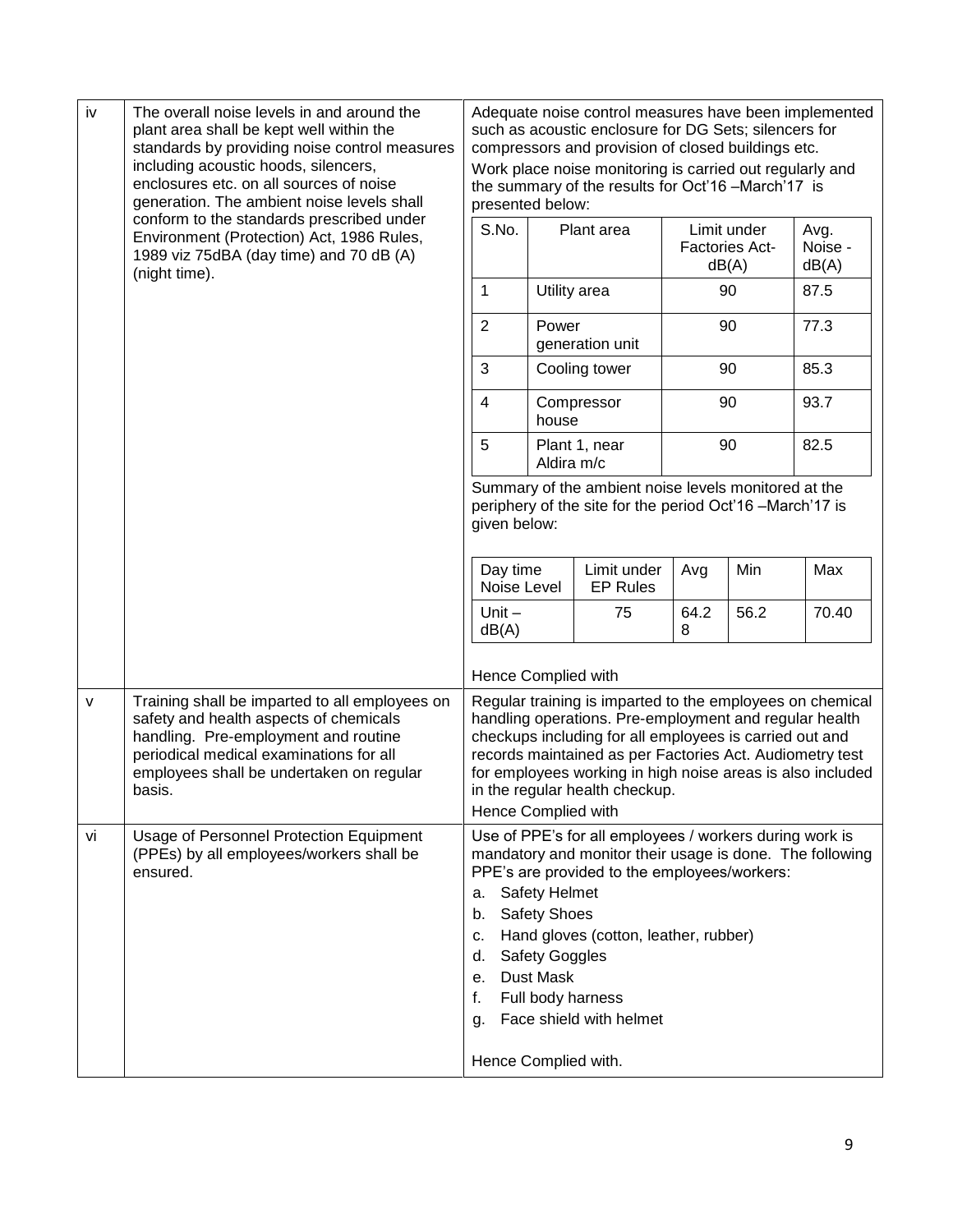| vii          | The company shall also comply with all the<br>environmental protection measures and<br>safeguards proposed in the documents<br>submitted to the Ministry. All the<br>recommendations made in the EIA/EMP in<br>respect of environmental management, risk<br>mitigation measures and public hearing<br>relating to the project shall be implemented.                                                                                                                                   | The recommendations made in the EIA/EMP were<br>included in the design and implemented for all plants<br>which have been established. These include adequate<br>stack height, ETP, zero liquid discharge, acoustic<br>enclosures, closed loop material handling etc<br>For upcoming plants these will be included as a part of<br>design<br>Hence Complied with   |
|--------------|---------------------------------------------------------------------------------------------------------------------------------------------------------------------------------------------------------------------------------------------------------------------------------------------------------------------------------------------------------------------------------------------------------------------------------------------------------------------------------------|-------------------------------------------------------------------------------------------------------------------------------------------------------------------------------------------------------------------------------------------------------------------------------------------------------------------------------------------------------------------|
| viii         | The company shall undertake all relevant<br>measures for improving the socio-economic<br>conditions of the surrounding area. CSR<br>activities shall be undertaken by involving local<br>villages and administration.                                                                                                                                                                                                                                                                 | CSR activities for the company is carried out by Reliance<br>Foundation as well as by site level teams in consultation<br>with local administration and local villages. The major<br>areas of CSR activity include:<br>• Health awareness programs<br>• Blood donation camps<br>• Organizing skill development courses for local villagers<br>Hence Complied with |
| ix           | The company shall undertake eco-<br>developmental measures including community<br>welfare measures in the project area for the<br>overall improvement of the environment.                                                                                                                                                                                                                                                                                                             | The company is undertaking eco-developmental and<br>community welfare measures as a part of CSR activities<br>like Tree plantation at nearby villages, Environmental<br>awareness generation in local community, Health camps<br>in villages and schools etc.<br>Hence Complied with                                                                              |
| $\mathsf{x}$ | A separate Environmental Management Cell<br>equipped with full-fledged laboratory facilities<br>shall be set up to carry out the Environmental<br>Management and Monitoring functions.                                                                                                                                                                                                                                                                                                | A separate Environmental Management Cell is<br>established at the plant wherein a senior Environment<br>Manager who reports to the site HSEF head. He is<br>responsible for carrying out the environmental monitoring<br>and other environment improvement activities.<br>Hence Complied with                                                                     |
| xi           | Company shall lay down Corporate<br>Environment Policy as per the Ministry's O.M.<br>No. J-11013/41/2006-IA.II (I) dated 26th April,<br>2011. A copy of such Corporate Environment<br>Policy shall be posted on the website of the<br>company and a copy shall also be submitted<br>to the Ministry and respective regional office of<br>MoEF.                                                                                                                                        | RIL has a Corporate Environment Policy, which is<br>available on the company's website. A copy of the policy<br>has already been submitted to MoEFCC, RO vide our six<br>monthly compliance letter no. RIL/Proj-2010/MoEF/043<br>dated 01.12.2011.<br>Hence Complied with                                                                                         |
| xii          | As proposed, the company shall earmark Rs.<br>70.00 Crores and Rs. 71.00 Lakhs toward<br>capital cost and recurring cost/annum to<br>implement the conditions stipulated by the<br>Ministry of Environment and Forests as well as<br>the State Government along with the<br>implementation schedule for all the conditions<br>stipulated herein. The funds so earmarked for<br>environment management / pollution control<br>measures shall not be diverted for any other<br>purpose. | The company has spent around Rs 70 Crores in<br>establishing the pollution control systems at site and<br>matching operating expense for Environment<br>Management system. Funds allocated for implementation<br>of environmental management / pollution control<br>measures are not be diverted for any other purposes.<br>Hence Complied with                   |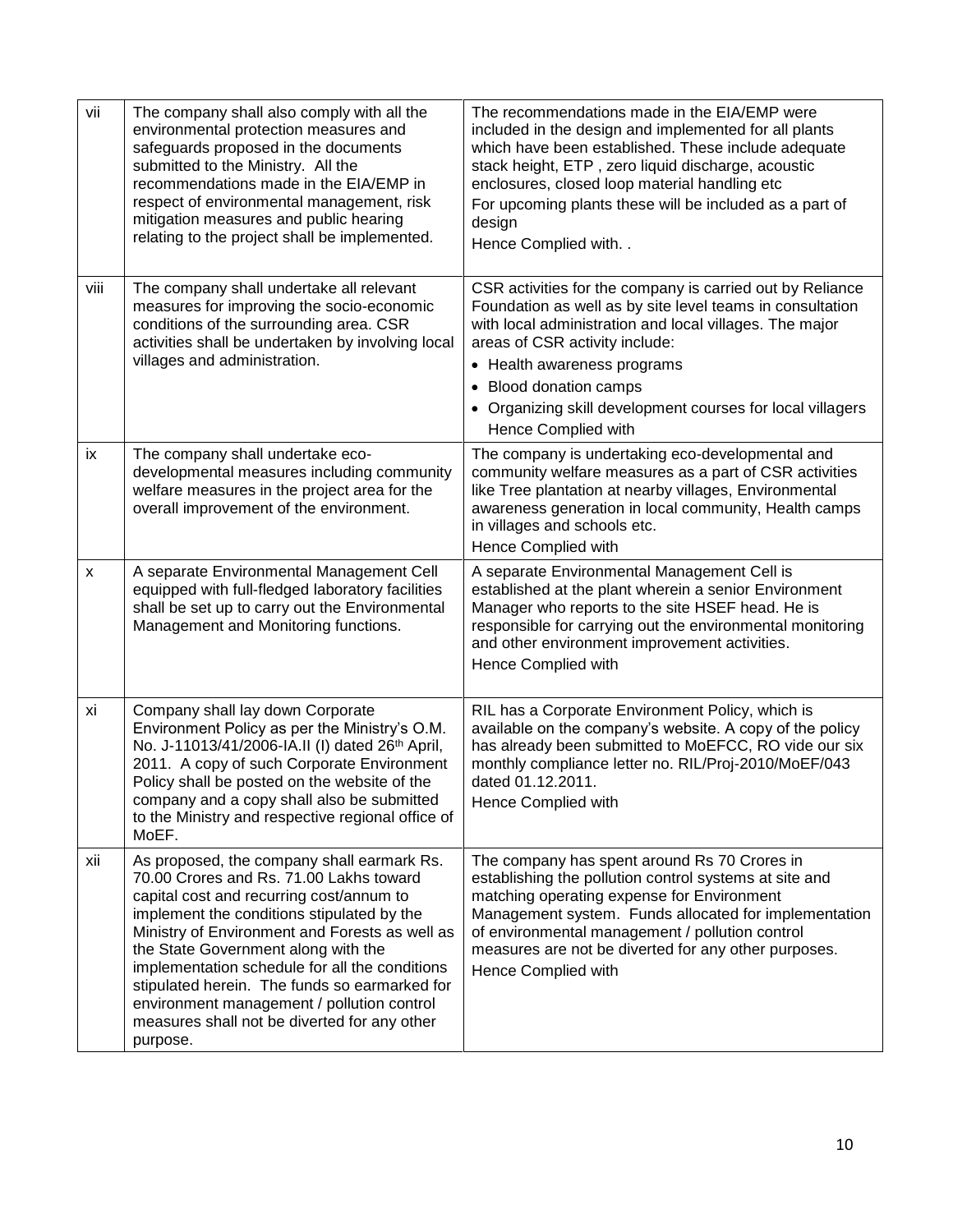| xiii | A copy of the clearance letter shall be sent by<br>the project proponent to concerned<br>Panchayat, Zilla Parisad / Municipal<br>Corporation, Urban Local Body and the local<br>NGO, if any, from who<br>suggestions/representations, if any, were<br>received while processing the proposal.                                                                                                                                                                                                                                                                                                                                                                 | Copy of the EC letter has been provided to the<br>surrounding Panchayats and Municipal Corporation.<br>Hence Complied with                                                                                                                                       |
|------|---------------------------------------------------------------------------------------------------------------------------------------------------------------------------------------------------------------------------------------------------------------------------------------------------------------------------------------------------------------------------------------------------------------------------------------------------------------------------------------------------------------------------------------------------------------------------------------------------------------------------------------------------------------|------------------------------------------------------------------------------------------------------------------------------------------------------------------------------------------------------------------------------------------------------------------|
| xiv  | The project proponent shall also submit six<br>monthly reports on the status of compliance of<br>the stipulated Environmental Clearance<br>conditions including results of monitored data<br>(both in hard copies as well as by e-mail) to<br>the respective Regional Office of MoEF, the<br>respective Zonal Office of CPCB and the DD &<br>DNHPCC. A copy of Environmental<br>Clearance and six monthly compliance status<br>report shall be posted on the website of the<br>company.                                                                                                                                                                       | The six monthly compliance report is being submitted to<br>the Regional Office of MoEF, the Zonal Office of CPCB<br>and DD & DNHPCC.<br>The status of compliance is being uploaded on the<br>Company's website<br>Hence Complied with.                           |
| XV   | The environmental statement for each<br>financial year ending 31 <sup>st</sup> March in Form-V as<br>is mandated shall be submitted to the<br>concerned State Pollution Control Board /<br>Committee as prescribed under the<br>Environment (Protection) Rules, 1986, as<br>amended subsequently, shall also be put on<br>the website of the company along with the<br>status of compliance of environmental<br>clearance conditions and shall also be sent to<br>the respective Regional Office of the Ministry.                                                                                                                                             | The last environmental statement (Form V) is submitted to<br>the Regional Office of MoEF and DD & DNHPCC. The<br>same is being uploaded on company's website.<br>Hence Complied with                                                                             |
| xvi  | The project proponent shall inform the public<br>that the project has been accorded<br>environmental clearance by the Ministry and<br>copies of the clearance letter are available<br>with the SPCB/Committee and may also be<br>seen at Website of the Ministry at<br>http://envfor.nic.in. This shall be advertised<br>within seven days form the date of issue of the<br>clearance letter, at least in two local<br>newspapers that are widely circulated in the<br>region of which one shall be in the vernacular<br>language of the locality concerned and a copy<br>of the same shall be forwarded to the<br>concerned Regional Office of the Ministry. | General public has been informed about the Environment<br>clearance through advertisement in local newspapers.<br>Photocopies of the same have already been submitted<br>vide our half yearly submission letter no. RIL/Proj-<br>2010/MoEF/043 dated 01.12.2011. |
| xvii | The project authorities shall inform the<br>Regional Office as well as the Ministry, the<br>date of financial closure and final approval of<br>the project by the concerned authorities and<br>the date of start of the project.                                                                                                                                                                                                                                                                                                                                                                                                                              | The project implemented so far is through internal<br>financial accrual and is already achieved. It was informed<br>during MOEFCC, RO interactions. The final financial<br>closure is yet to happen.                                                             |
| 8.0  | The Ministry may revoke or suspend the<br>clearance, if implementation of any of the<br>above conditions is not satisfactory.                                                                                                                                                                                                                                                                                                                                                                                                                                                                                                                                 | Noted for agreement.                                                                                                                                                                                                                                             |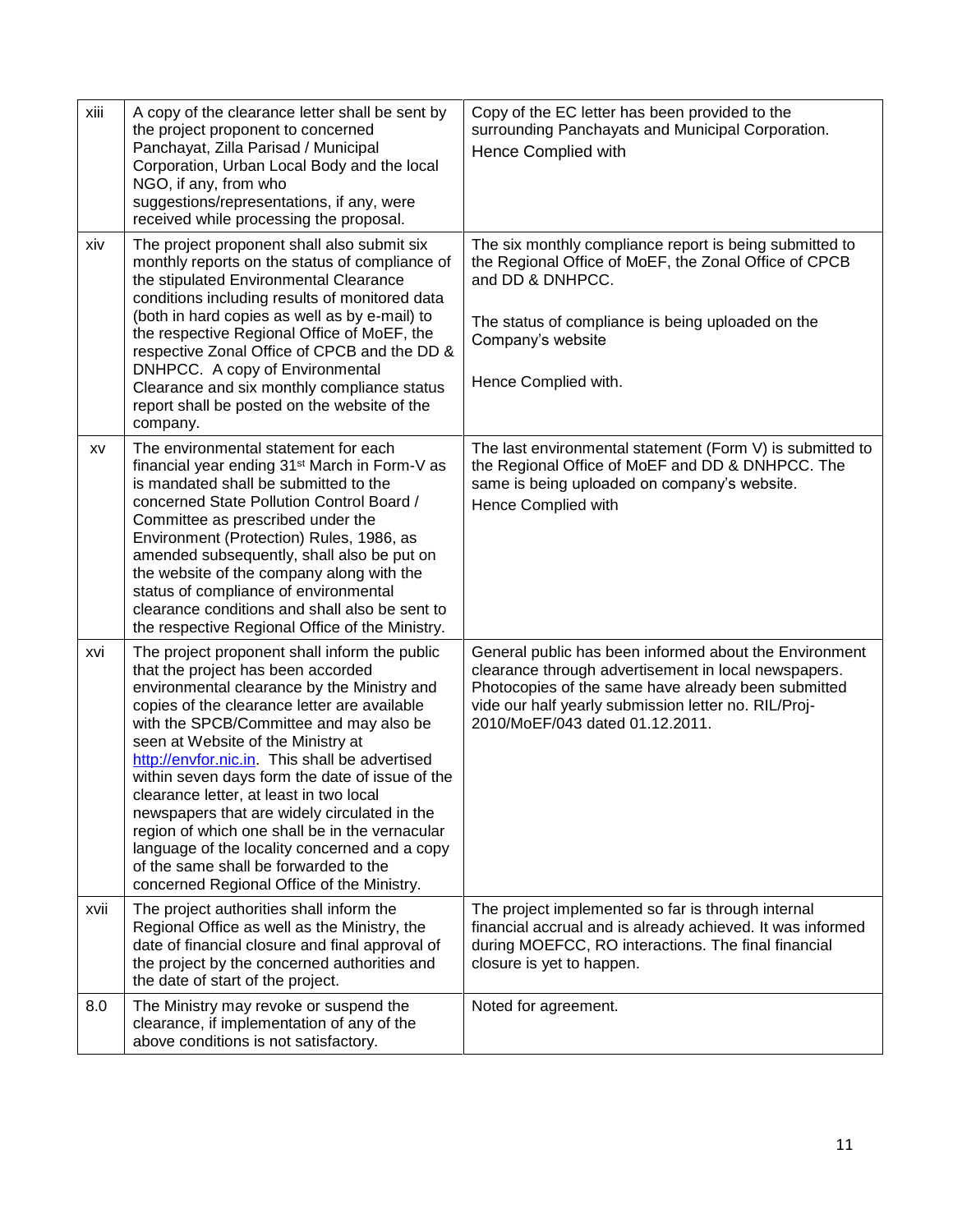| 9.0  | The Ministry reserves the right to stipulate<br>additional conditions, if found necessary. The<br>company in a time bound manner will<br>implement these conditions.                                                                                                                                                                                                                                            | Noted for agreement |
|------|-----------------------------------------------------------------------------------------------------------------------------------------------------------------------------------------------------------------------------------------------------------------------------------------------------------------------------------------------------------------------------------------------------------------|---------------------|
| 10.0 | The above conditions will be enforced, inter-<br>alia under the provisions of the Water<br>(Prevention and Control of Pollution) Act,<br>1974, Air (Prevention and Control of Pollution)<br>Act, 1981, the Environment (Protection) act,<br>1986, Hazardous Wastes (Management and<br>Handling) Rules, 1989/2003/2008 and the<br>Public Liability Insurance Act, 1991 along with<br>their amendments and rules. | Noted for agreement |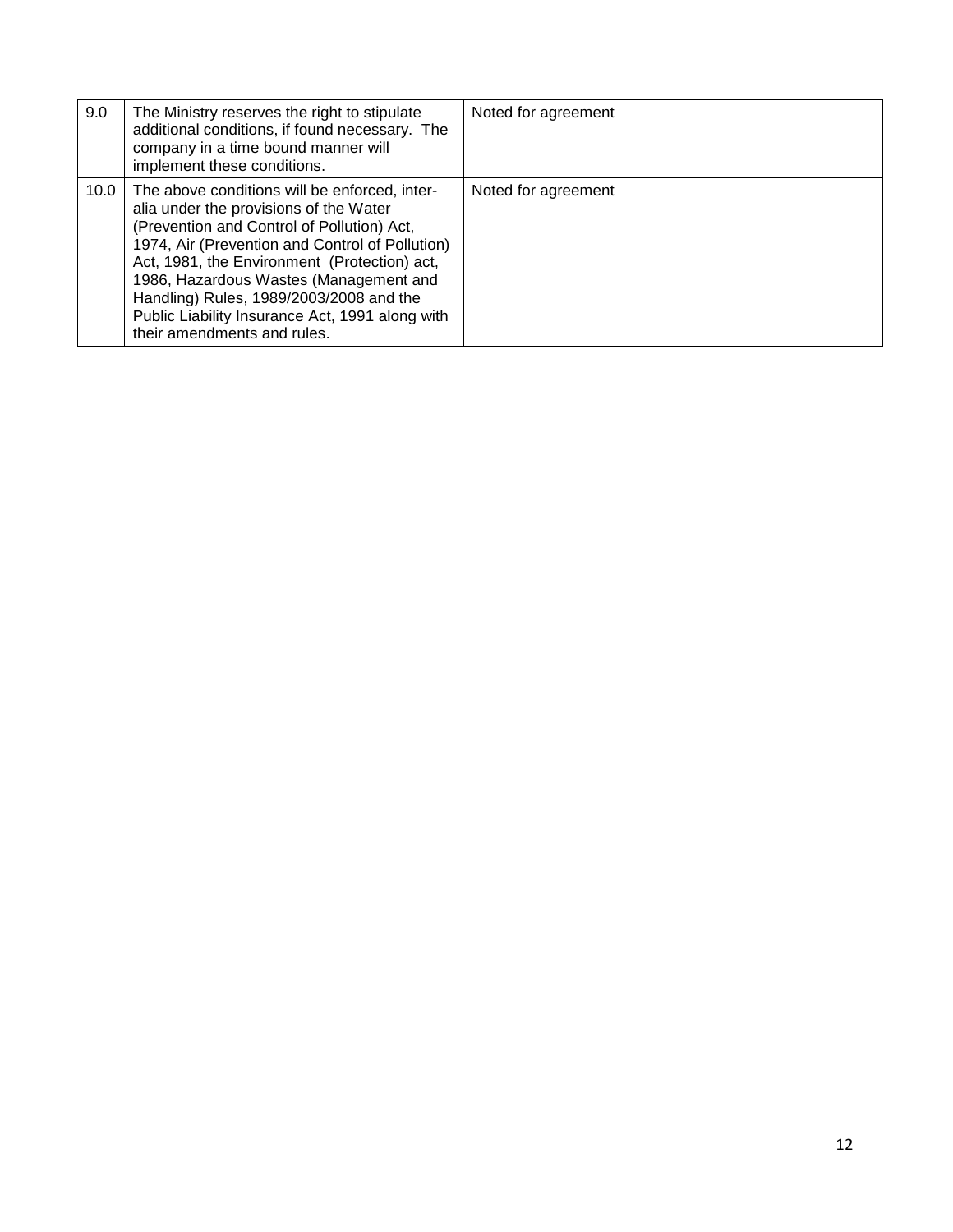ANNEXURE-35II



September 15, 2017

To. **Member Secretary, Pollution Control Committee** UT of Daman and Diu & Dadra Nagar Haveli, **Silvassa-396 230** 

Subject: Submission of Form No.-V (Environment Statement) for year 2016-17

Ref ID No: PCC/DDD/G-1291

**Respected Sir,** 

We are enclosing the From No.-V (Environment Statement) annual return for the year ending 31st March 2017 (2016-2017) For Partially Oriented Yarn Plant(POY), Fully Drawn Yarn Plant (FDY) & Polyester Texturized Yarn Plant (PTY).

This is for your record please

**Thanking You,** 

Yours Faithfully,

For, Reliance Industries Limited,

**Authorized Signatory** Encl: -a/a



Silvassa Manufacturing Division: 342, Kharadpada, U.T. of D & N H - 396235. Phone: 0260 - 6612500 Fax: 0260 - 2650580 / 6612599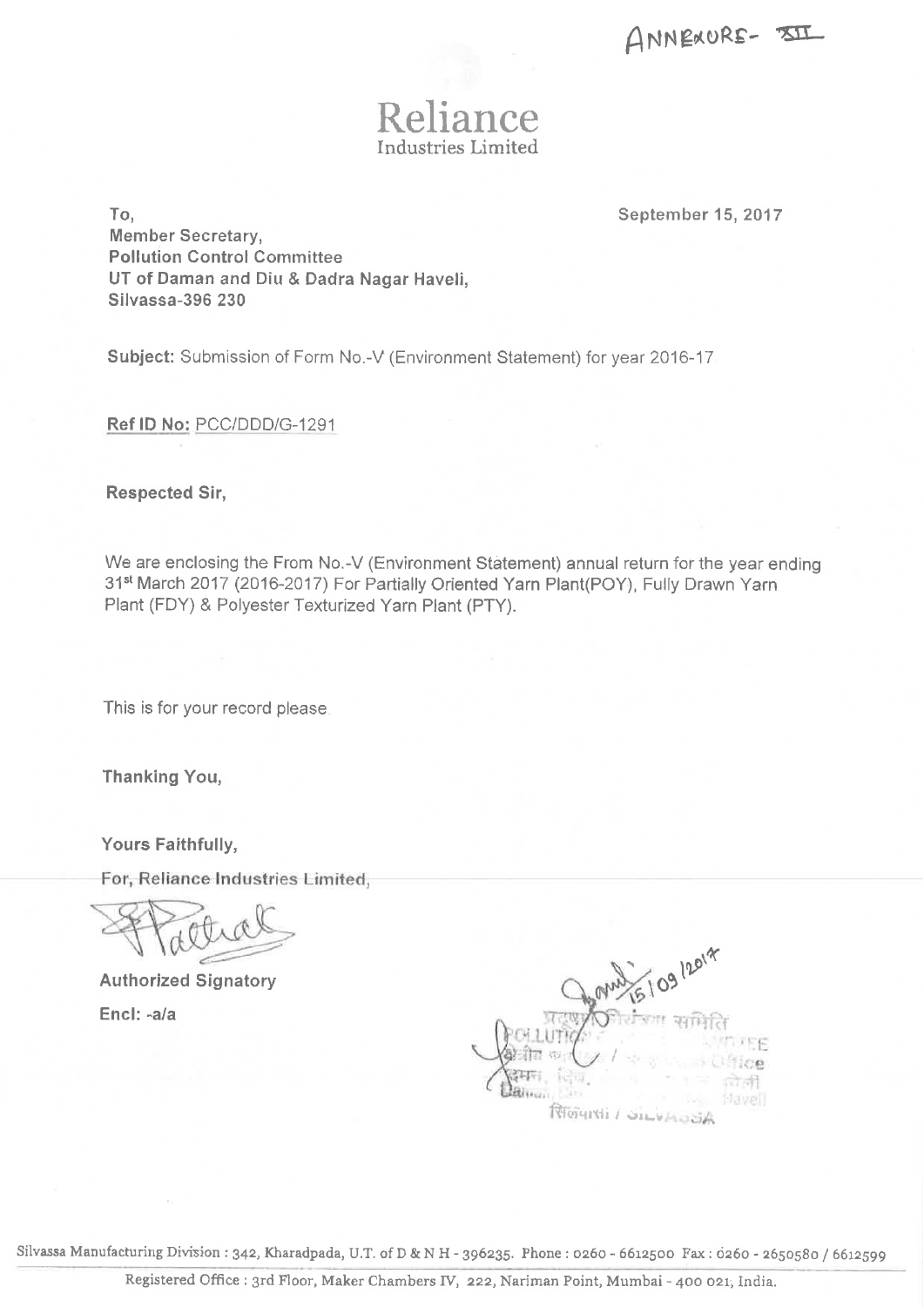## $[FORM - V]$

## Environmental Statement for the year ending the 31<sup>st</sup> March 2017

## PART-A

| (i)   | Name and address of the owner /<br>occupier of the industry operation or<br>process | Reliance Industries Ltd<br>342, Kharadpada, Po Naroli-396235<br>U.T. of Dadra & Nagar Haveli                 |
|-------|-------------------------------------------------------------------------------------|--------------------------------------------------------------------------------------------------------------|
| (ii)  | Production Capacity- Unit                                                           | Polyester Texturizing Yarn-1,60,000 MT/ Year<br>Partially Oriented Yarn-1500 TPD<br>Fully Drawn Yarn-500 TPD |
| (iii) | Industry Category Primary (STC code),<br>Secondary (STC Code)                       |                                                                                                              |
| (iv)  | Year of Establishment                                                               | PTY Plant-1995<br>POY & FDY Plant-2014                                                                       |
| (iii) | Date of last environmental statement<br>submitted                                   | 27/09/2016                                                                                                   |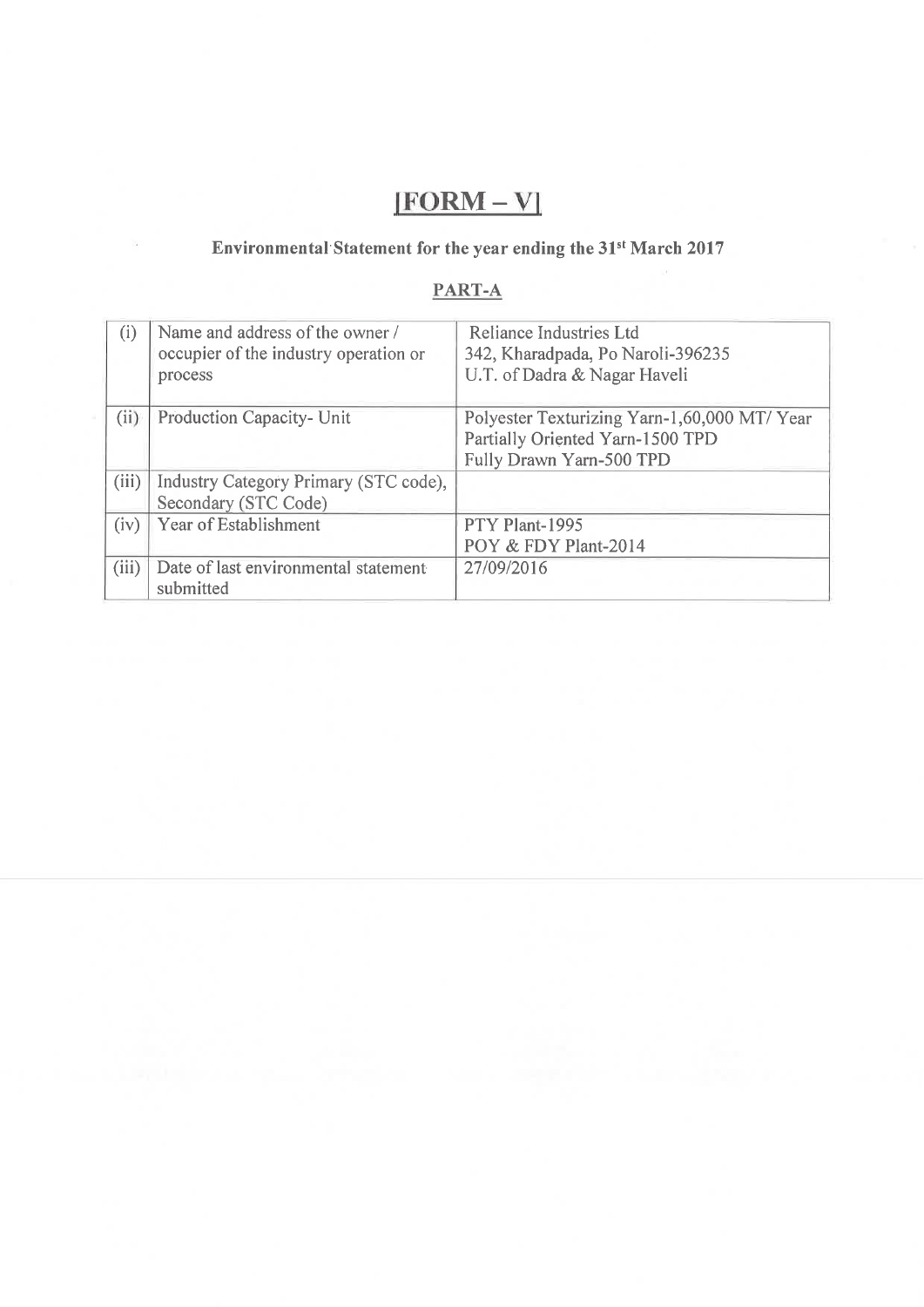#### **PART-B**

## (i) Water and Raw Material Consumption

Water Consumption  $M^3$  / day Process: 683.16 m3/day Cooling: 1330.52 M3/day Domestic: 207.55 M3/day

| Sr.<br>No. | <b>Name of the Product</b>                   | Process water consumption in KI per ton of<br>product output |                                                                  |  |
|------------|----------------------------------------------|--------------------------------------------------------------|------------------------------------------------------------------|--|
|            |                                              | During the previous<br>financial year<br>April 15 - March 16 | During the current<br>financial year<br>April 2016-<br>March2017 |  |
| 1.         | Partially Oriented Yarn,<br>Fully Drawn Yarn | 0.73 KL                                                      | 0.67 KL                                                          |  |
| 2          | Polyester Textured Yarn                      | $-NA-$                                                       | $-NA-$<br>(2)                                                    |  |

### (ii) Raw Material Consumption

| Name of the raw<br>materials   | Name of the<br>products                           | Consumption of raw material per unit of output                   |                                                                        |  |
|--------------------------------|---------------------------------------------------|------------------------------------------------------------------|------------------------------------------------------------------------|--|
|                                |                                                   | During the previous financial year<br>April.2015' – March 2016'. | During the current financial<br>year in April' $2016 -$<br>March' 2017 |  |
| Mono Ethylene<br>Glycol (MEG)  | Partially<br>Oriented Yarn,<br><b>Fully Drawn</b> | 124381 MT                                                        | 121662 MT                                                              |  |
| Pure Terapthalic<br>Acid (PTA) | Yarn                                              | 319970 MT                                                        | 314444 MT                                                              |  |
| <b>POY</b>                     | Polyester<br><b>Textured Yarn</b><br>& Polyester  | 293486 MT                                                        | 294374 MT                                                              |  |
| Anti-Static Oil                | <b>Twisted Yarn</b>                               | 6456 MT                                                          | 8073 MT                                                                |  |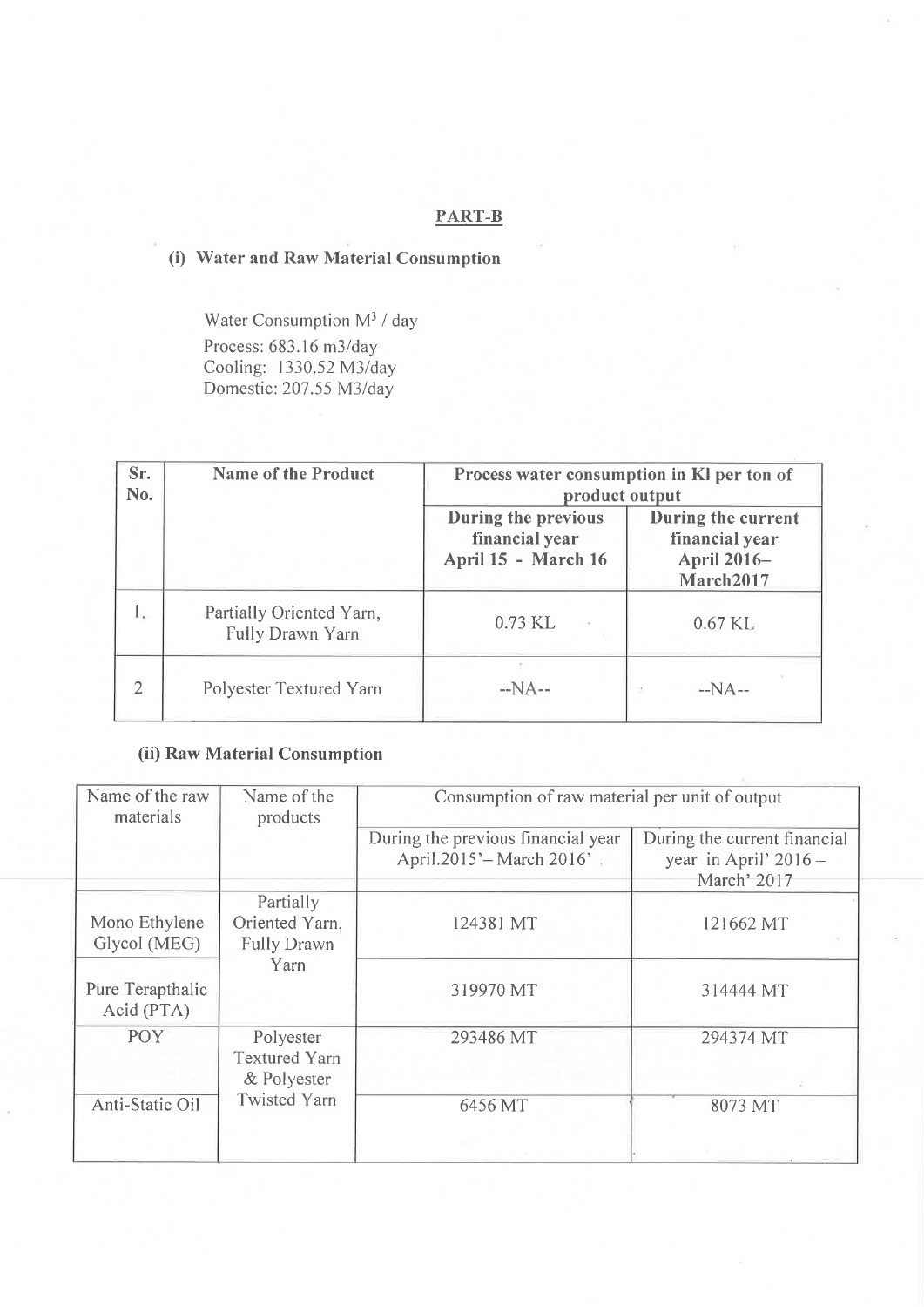## PART-C

Pollution discharged to environment / unit of output<br>(Parameter as specified in the consent issued)

| (1)<br><b>Pollutants</b> |                                   | <b>Quantity of</b><br>pollutants<br>discharged (mass/<br>day) | <b>Concentration of</b><br>pollutants in<br>discharges<br>(mass/volume) | Percentage of<br>variation from<br>prescribed<br>standards with<br>reasons |
|--------------------------|-----------------------------------|---------------------------------------------------------------|-------------------------------------------------------------------------|----------------------------------------------------------------------------|
| (a) Water                |                                   |                                                               |                                                                         |                                                                            |
|                          | pH                                |                                                               | 6.98                                                                    |                                                                            |
|                          | <b>Suspended Solids</b>           | $0.40$ kg/d                                                   | 37.58 mg/L                                                              |                                                                            |
|                          | BOD, 3 days, 27 °C                | $0.02$ kg/d                                                   | $16.16$ mg/L                                                            |                                                                            |
|                          | COD                               | $0.05$ kg/d                                                   | 55.25 mg/L                                                              |                                                                            |
|                          | Oil & Grease                      | $0.0006$ kg/d                                                 | $0.56$ mg/L                                                             | No variation from                                                          |
|                          | <b>Total Residual</b><br>Chlorine | <b>BDL</b>                                                    | <b>BDL</b>                                                              | <b>Prescribed Standards</b>                                                |
|                          | Total Chromium as<br>Cr           | <b>BDL</b>                                                    | <b>BDL</b>                                                              |                                                                            |
|                          | Sulphide as S                     | <b>BDL</b>                                                    | <b>BDL</b>                                                              |                                                                            |
|                          | Phenolic Compound                 | <b>BDL</b>                                                    | <b>BDL</b>                                                              |                                                                            |
| $(b)$ Air                |                                   | Utility's Stack Analysis                                      |                                                                         |                                                                            |
|                          | PM                                | $-1$                                                          | 44.95 mg/Nm3                                                            | No variation from                                                          |
|                          | <b>Sox</b>                        | $- -$                                                         | 31.83 mg/Nm3                                                            | <b>Prescribed Standards</b>                                                |
|                          | <b>NO<sub>x</sub></b>             | $\sim$ $-$                                                    | 18.25                                                                   |                                                                            |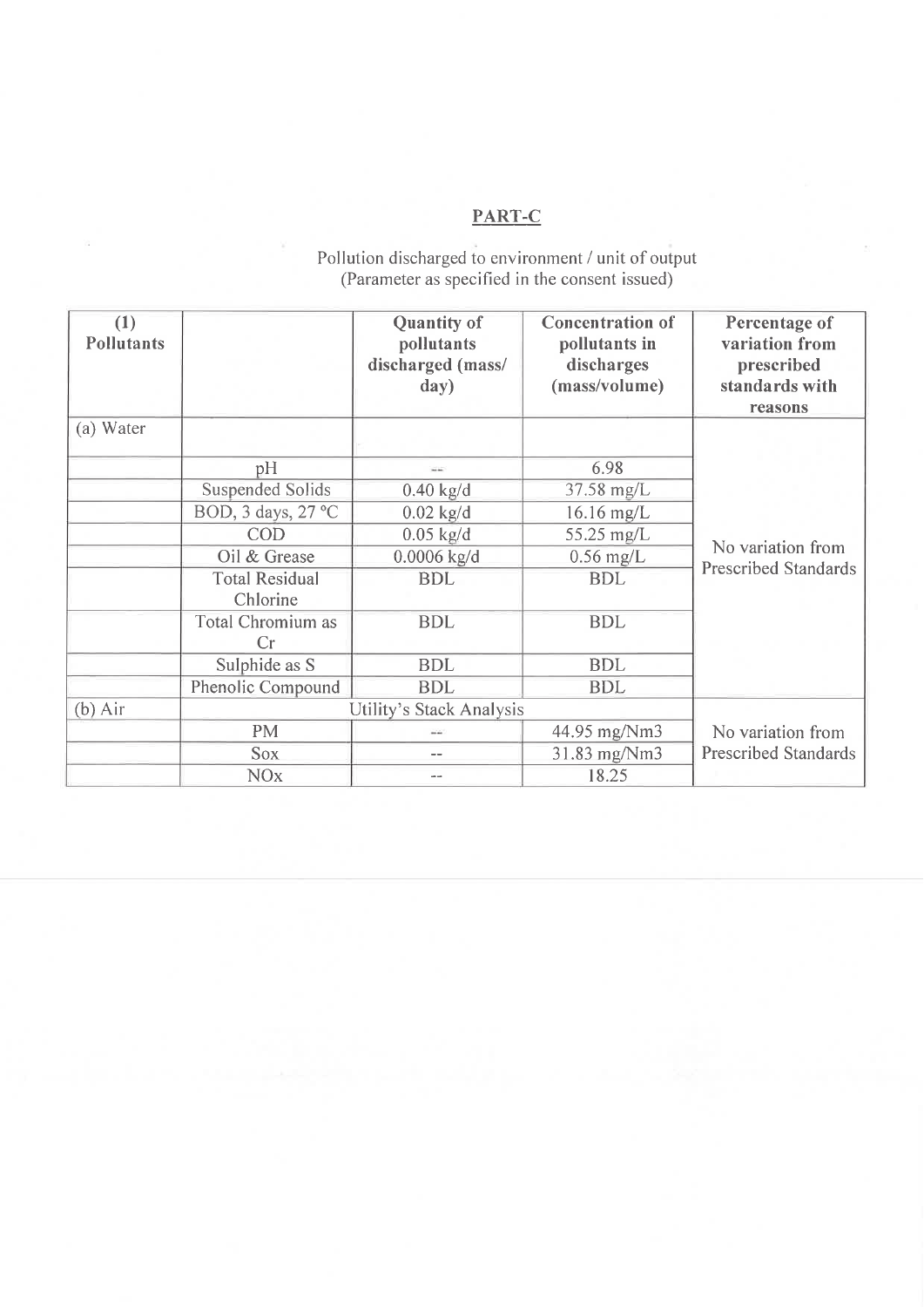# PART-D<br>HAZARDOUS WASTES

(As specified under Hazardous Wastes / Management and Handling Rules, 1989)

| Sr.            | <b>Hazardous</b> waste            | <b>Total Quantity in Ton</b> |                       |  |
|----------------|-----------------------------------|------------------------------|-----------------------|--|
| No.            |                                   | <b>During previous</b>       | <b>During current</b> |  |
|                |                                   | financial year               | financial year        |  |
|                |                                   | April'2015 – March'          | April'2016 - March    |  |
|                |                                   | 2016                         | 2017'                 |  |
| 1.             | <b>From Process</b>               | Used Oil-28.590 MT           | Used Oil-39.84 MT     |  |
|                |                                   | $-NiL$                       | Oily Cotton Waste-    |  |
|                |                                   |                              | 20.10 MT              |  |
|                |                                   | $-Nil-$                      | Oily Saw Dust-3.03    |  |
|                |                                   |                              | <b>MT</b>             |  |
| 2 <sub>e</sub> | From Pollution Control facilities | $-Nil-$                      | ETP Sludge-6.815      |  |
|                |                                   |                              | МT                    |  |

## PART-E

| Sr.<br>No. | <b>Solid Waste Generation</b>                          | <b>Total Quantity in Ton</b>                                         |                                                                    |  |
|------------|--------------------------------------------------------|----------------------------------------------------------------------|--------------------------------------------------------------------|--|
|            |                                                        | During the previous<br>financial year<br>April'2015 – March'<br>2016 | During the current<br>financial year<br>April 2016 - March<br>2017 |  |
| (a)        | From Process                                           | 7242.68 MT                                                           | 6678.37 MT                                                         |  |
| (b)        | From Pollution control facility                        | NA.                                                                  | $-NA-$                                                             |  |
| (c)        | (1) Quantity recycled or reutilized<br>Within the unit |                                                                      |                                                                    |  |
|            | $(2)$ Sold                                             | $-7116.65$ MT $-$                                                    | 5972.45 MT                                                         |  |
|            | (3) Disposed                                           | $-NA-$                                                               | $-NA-$                                                             |  |

#### **SOLID WASTES**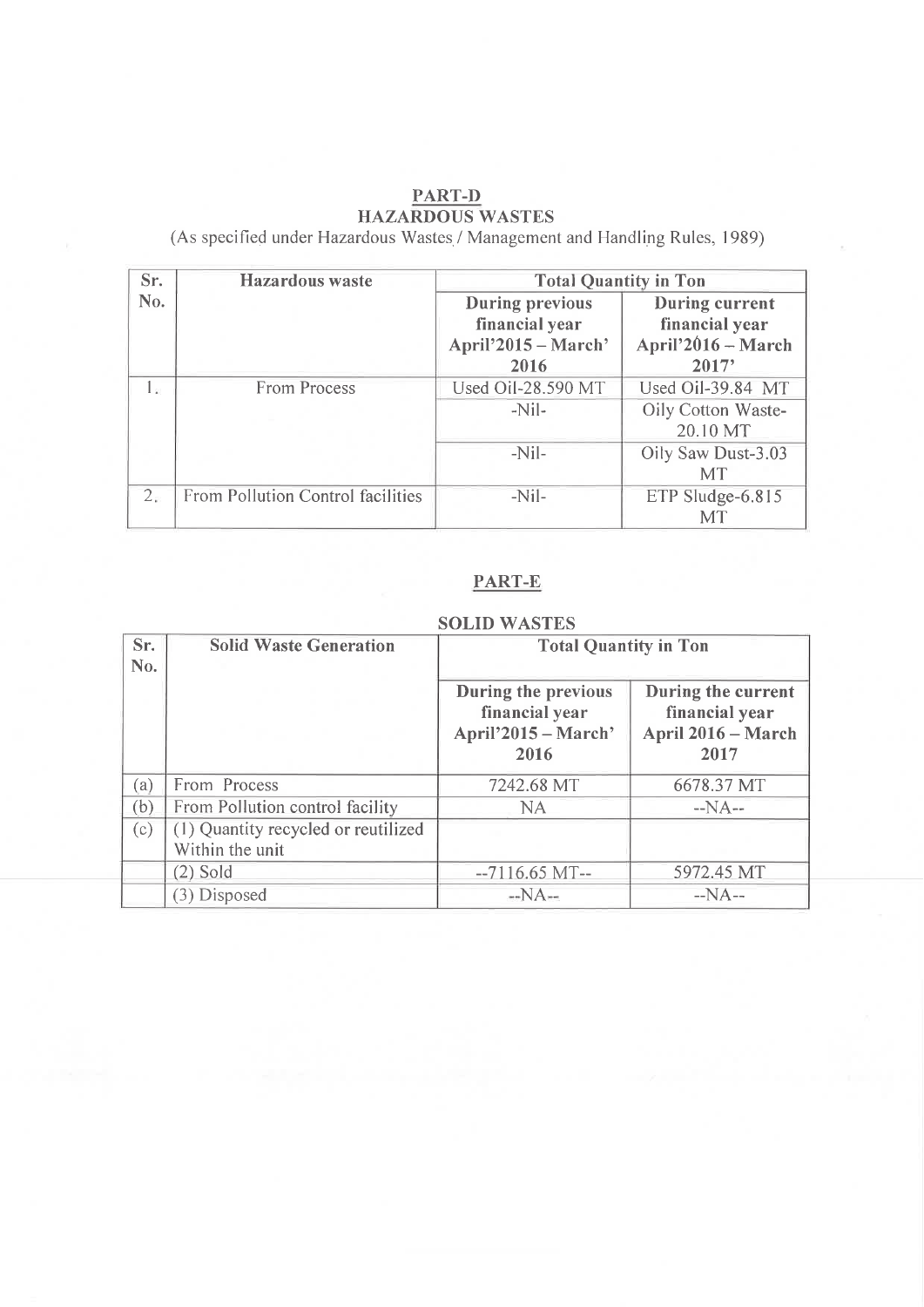#### PART-F

Please specify the characterizations (in terms of composition of quantum) of hazardous as well as solid wastes and indicate disposal practice adopted for both these categories.

Hazardous Waste (Used Oil) is sold to CPCB approved registered recycler.

Solid Wastes (Non-Hazardous):

- 1) Mixed Polyester: It is sold to the parties in form of Yarn waste and it is used for making carpets, soft toys, pillow & mattresses etc.
- 2) Paper Tubes: It is sold to the parties, and it is used as raw material for paper mills.
- 3) Corrugated Boxes: it is sold to different industries which is re-used for packing goods  $\&$  materials

#### PART-G

Impact of the pollution abatement measures taken on conservation of natural resources and on the cost of production.

We undertake internal recycling of paper tubes so as to minimize the consumption of fresh paper tubes and thereby save natural resources

Our raw material comes in reusable plastic pallets to minimize consumption of corrugated hoxes.

We undertake internal recycling of corrugated boxes for making of center plates used in fresh PTY boxes which so as to minimize the consumption of fresh center plates and thereby less waste of corrugated boxes and cutting left over waste is sent as a corrugated wastes